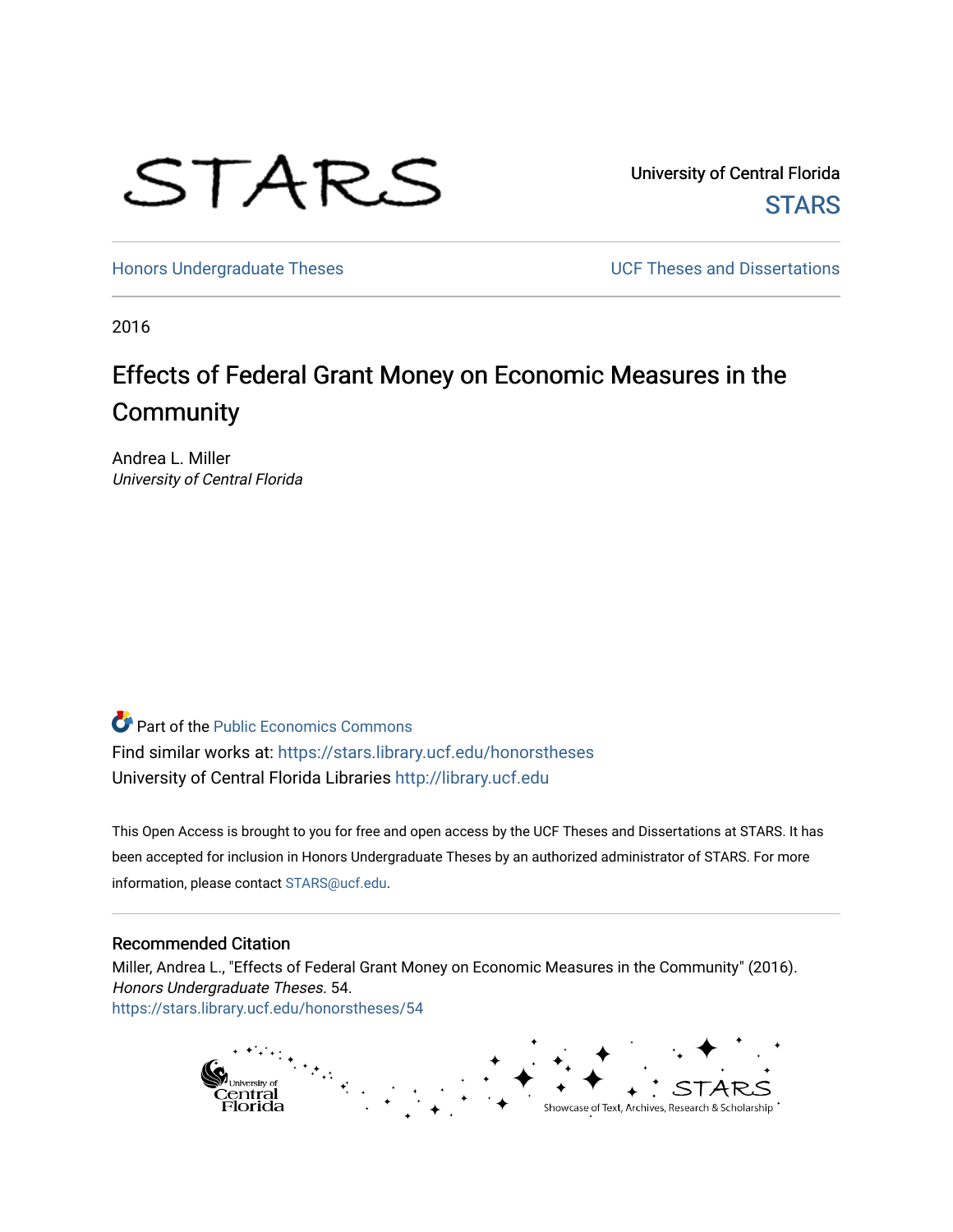## EFFECTS OF FEDERAL GRANT MONEY ON ECONOMIC MEASURES IN THE COMMUNITY

by

## ANDREA MILLER

A thesis submitted in partial fulfillment of the requirements for the Honors in the Major Program in Business Economics in the College of Business Administration and in the Burnett Honors College at the University of Central Florida Orlando, Florida

Spring Term, 2016

Thesis Chair: Melanie Guldi, Ph.D.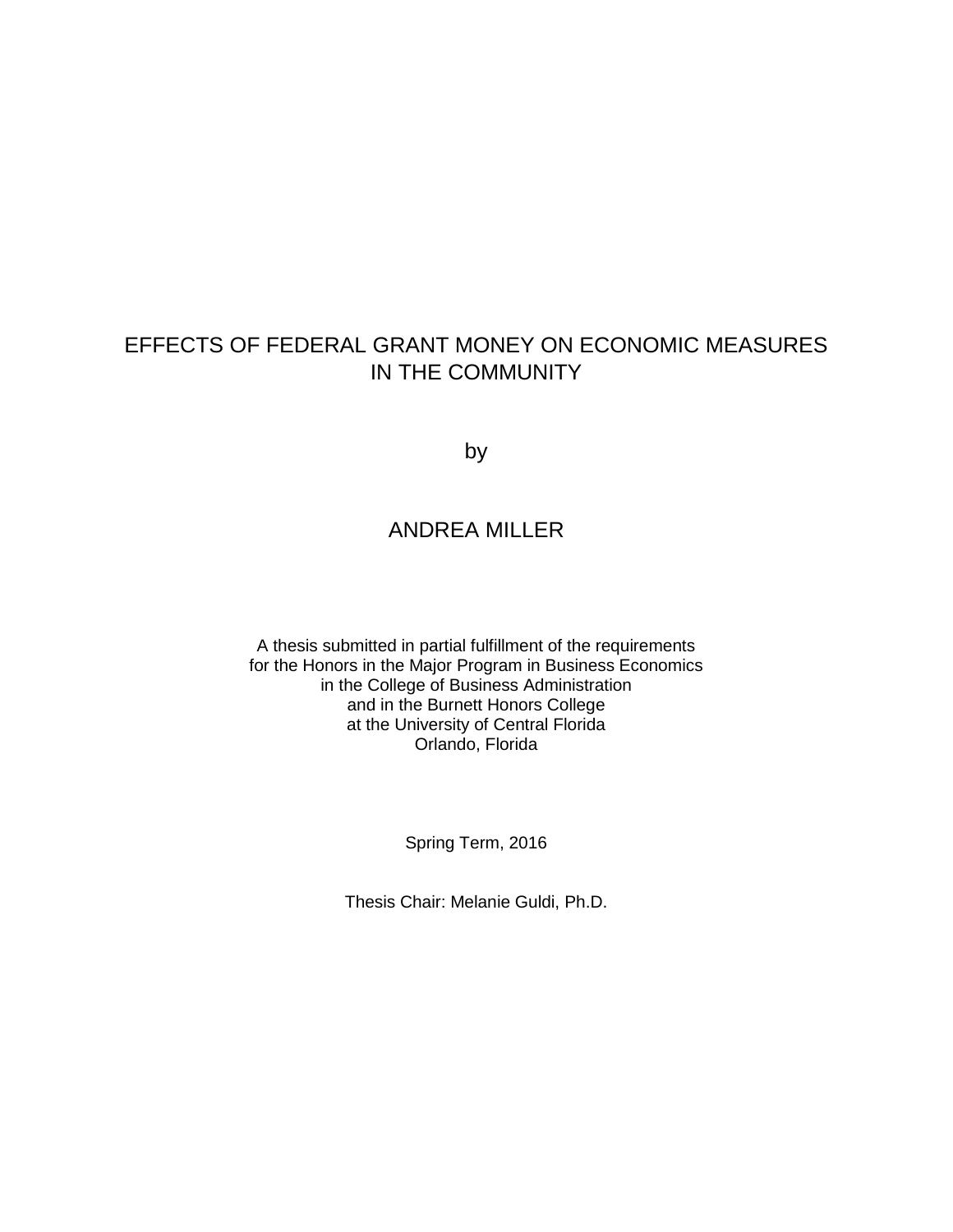## **ABSTRACT**

With the concentration of poverty increasing throughout the United States (Kneebone, 2014) there has been a recent emphasis on mixed-income housing as a means to alleviate this issue. By creating housing in one area with pricing for different income levels it is assumed that the burden imposed by concentrated poverty will be lowered. Many years and many dollars later however, the results of mixed-income housing projects on low-income residents seem to be mixed – while some projects have found success, others seem to suggest that it has little to no effect. The federal program HOPE VI is one example of efforts to increase the availability of mixed-income housing. It is the purpose of this study to decipher whether the administration of HOPE VI federal grant money has had an effect on certain economic outcomes within the selected metropolitan areas.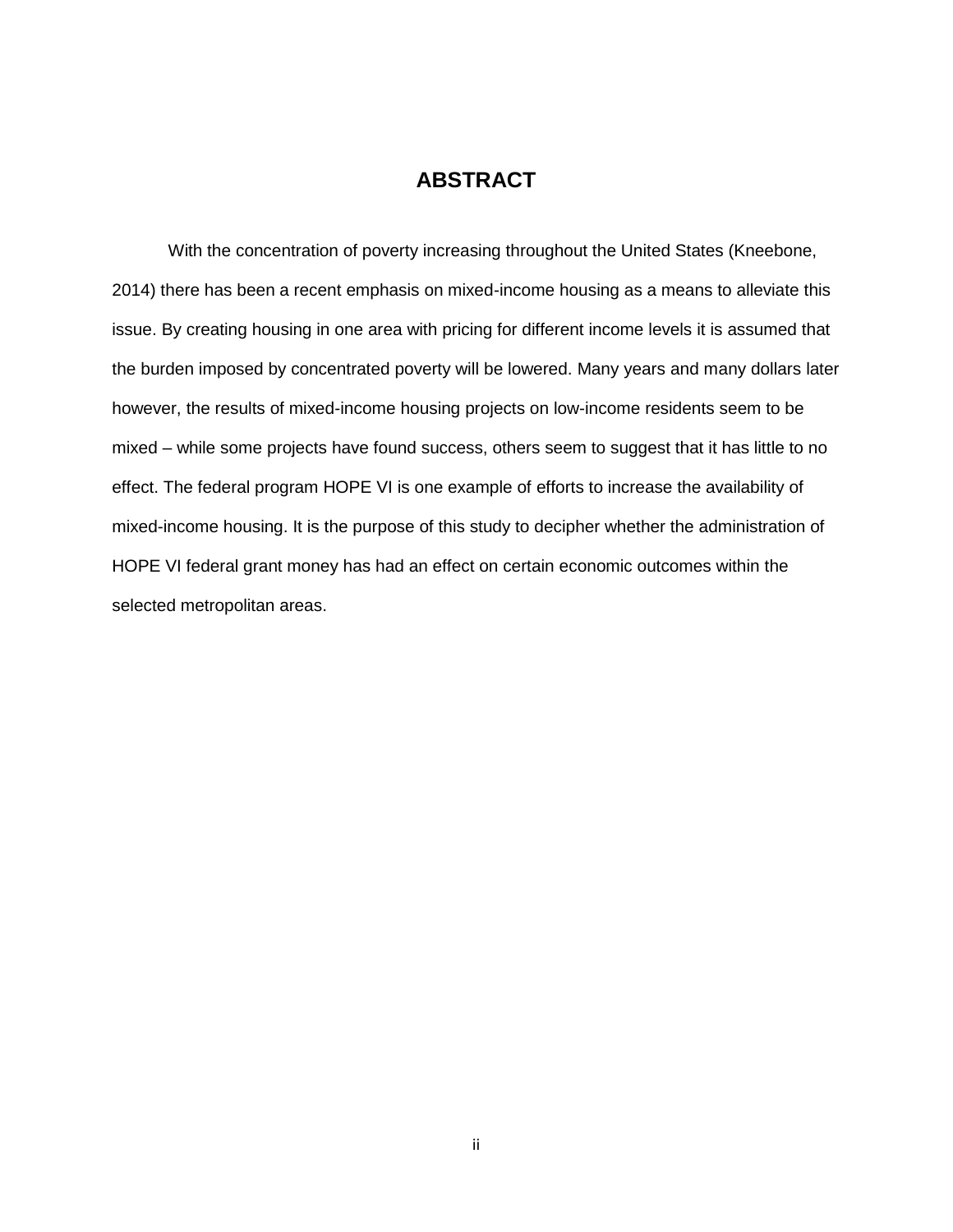## **ACKNOWLEDGMENTS**

I would like to take the time to thank everyone, professors and friends both, who have always encouraged me and told me I could, never doubting even when I did. Your belief and confidence is part of what pushed me to achieve, and to never settle for "good enough" just because I was afraid to reach.

To my thesis chair Dr. Guldi, in so many ways this could not have been done without you. I am forever grateful for the time, guidance, and knowledge you invested in me while I prepared this thesis.

To my other committee members, Dr. Caputo and Dr. Carter, thank you for your patience and insight in assisting me as I write.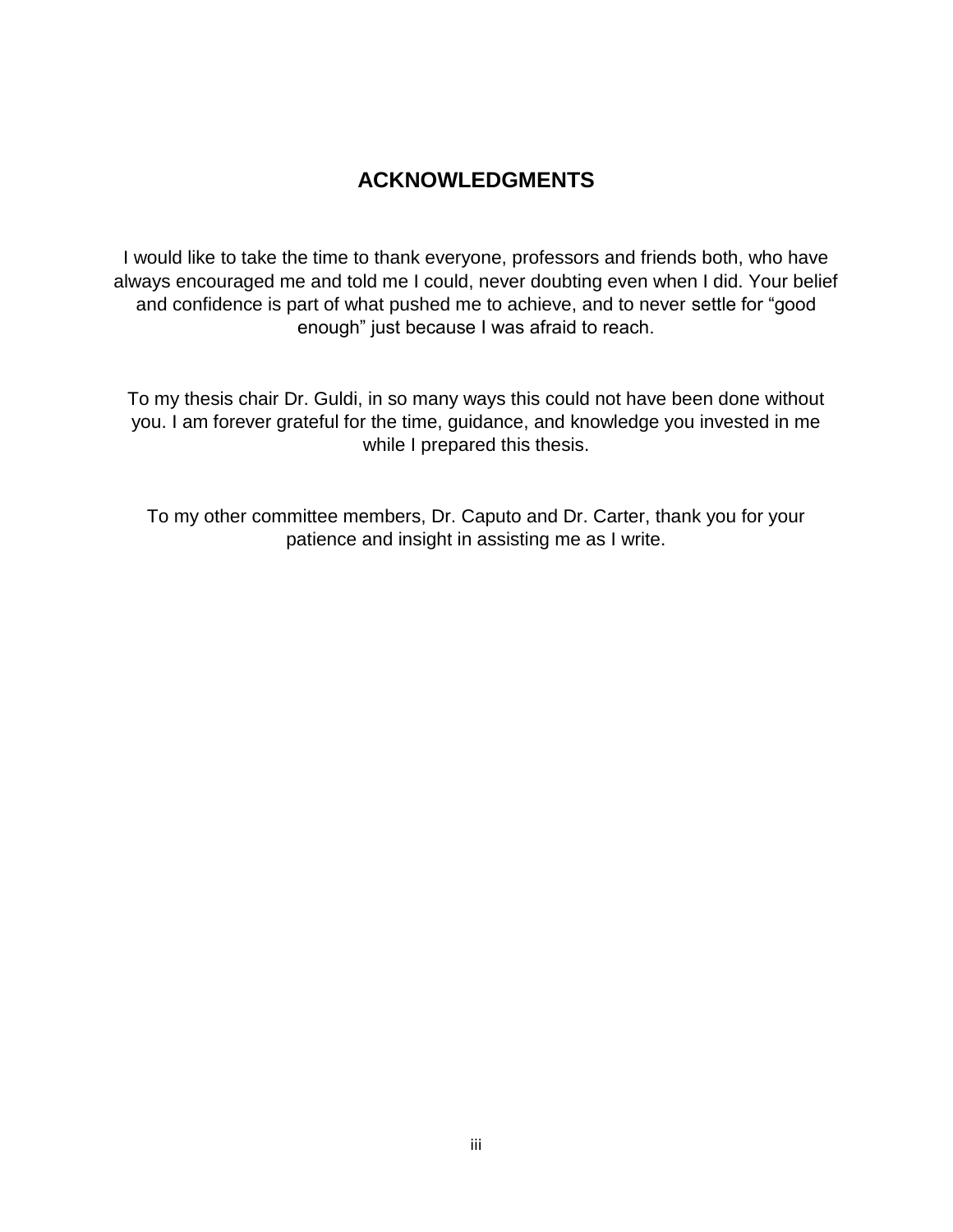## **Table of Contents**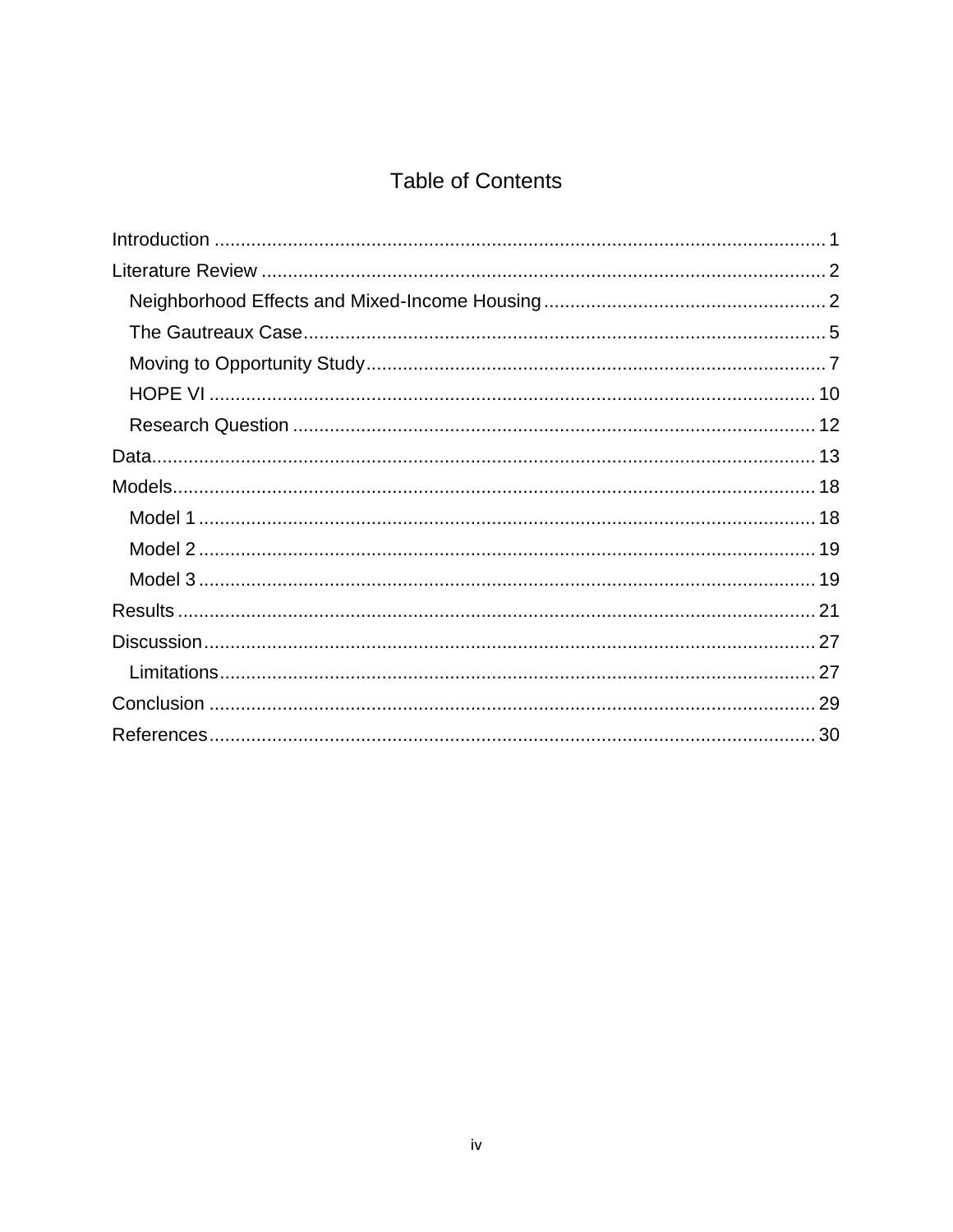## **List of Tables**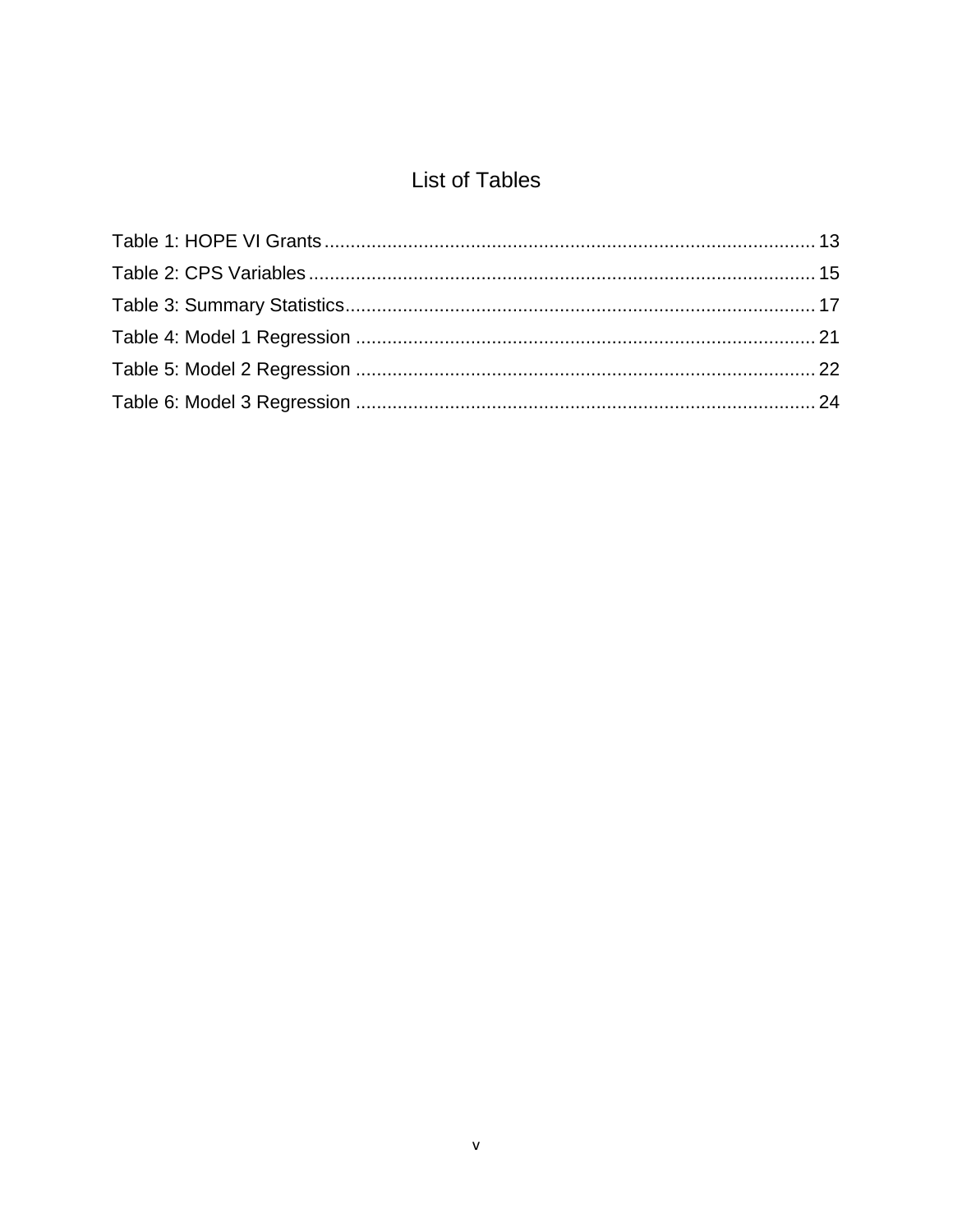### **Introduction**

Growing inequality in the United States has captivated the attention of numerous organizations, and is part of a growing body of research ("Inequality Organizations, Think Tanks, and Academic Centers"). According to 2014 U.S. Census Data, 14.8% of the U.S. population lives in poverty, with more than 1 out of every 5 children under the age of 18 living in poverty (DeNavas-Walt and Proctor, 2015). Given the U.S.'s population, this means that from 2010 onward, over 45 million live in poverty, with an estimated 46.7 million in 2014 (DeNavas-Walt and Proctor, 2015).

The concentration of poverty has also increased in both urban and suburban areas. The number of "distressed" neighborhoods, i.e., neighborhoods in which at least 40% of residents are below the U.S. poverty line, increased by nearly 75% since the early 2000s to house an estimated 12.2% of the poor – for those living within a city the chances of living in a distressed neighborhood rise to 23% (Kneebone, 2014). Mixed income neighborhoods, that is neighborhoods in which housing different income groups together is an explicit goal, have come into practice in an effort to decrease the concentration of poverty and help lift families out of poverty ("About Hope VI"). The purpose of this thesis is to determine whether the federal grants within the HOPE VI project, given for the purpose of creating mixed income housing, improved the average economic outcomes of individuals living in these areas.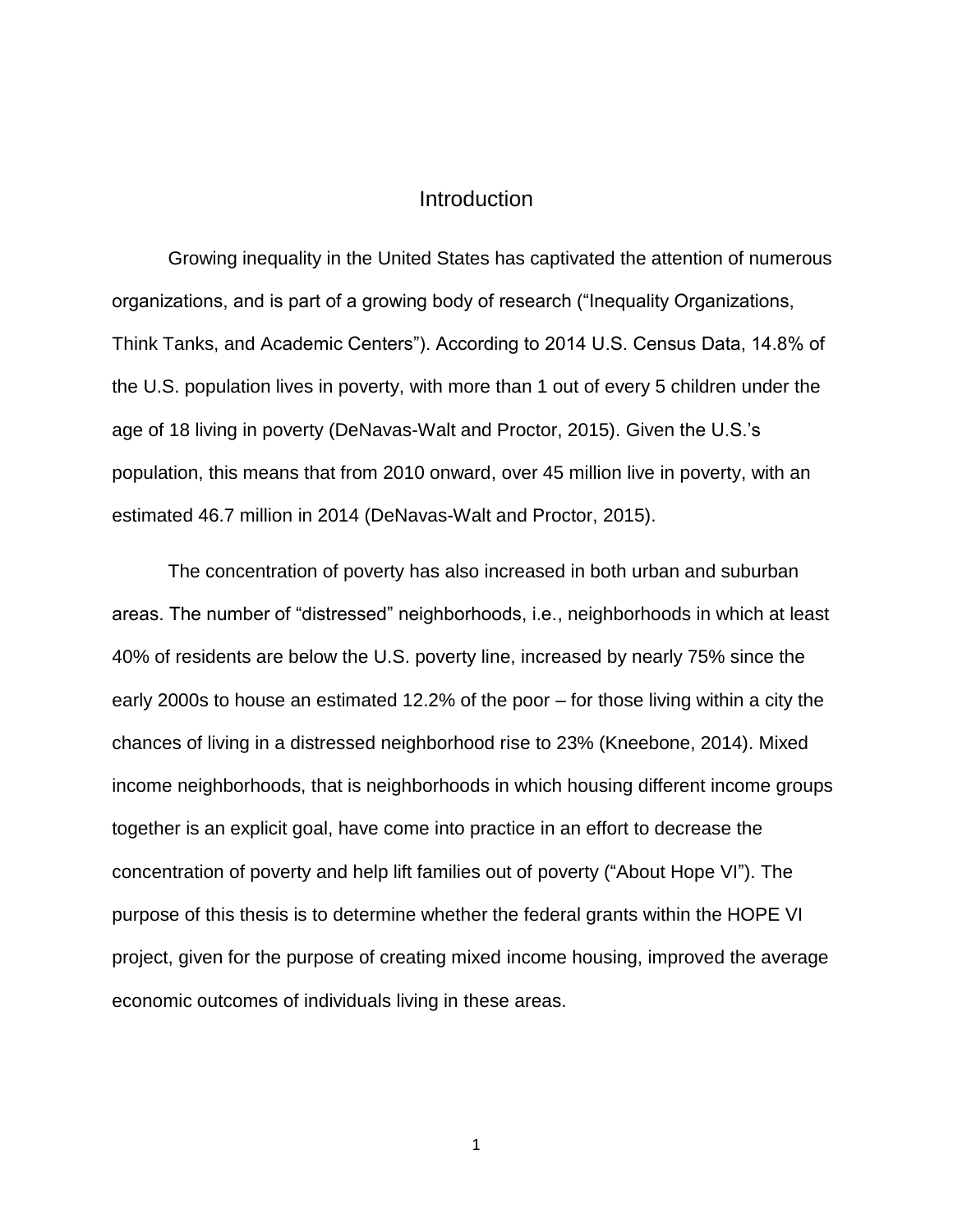### Literature Review

#### Neighborhood Effects and Mixed-Income Housing

Why we should care about the poor is an ethical and moral matter to many, but the concerns on the particulars of poverty, such as who it affects and where, provides the guiding force for public policy aimed at taking control of it. The concentration of poverty is of particular concern, because of the presumed effects that it has on residents and the cycle of poverty in general. The theory of "spatial mismatch" is one explanation for the concentration of poverty in urban centers and the resulting ill effects it has. It contends that with the end of the industrial era many jobs moved to the periphery of cities, or out into the suburbs entirely, and while the wealthier individuals were able to follow, this left poorer families in the urban interior with declining work opportunities (Kain, 1992; Joseph, 2006). In his work "The Truly Disadvantaged" (1987) William J. Wilson argues that the absence of these better-off individuals erodes local institutions such as stores, churches, and schools. This dearth of public and private resources, arguably, creates a neighborhood where residents are significantly worse off, which further contributes to unemployment and other social malaise thereby pulling people into a cycle of poverty.

The latter half of this theory – that the neighborhood itself is a contributing factor to poverty, rather than simply being a place where the poor happen to be – is known as "neighborhood effects" (Sanbonmatsu et al, 2012), and whether or not these effects in fact exist is at the center of the housing reform and poverty debate. If these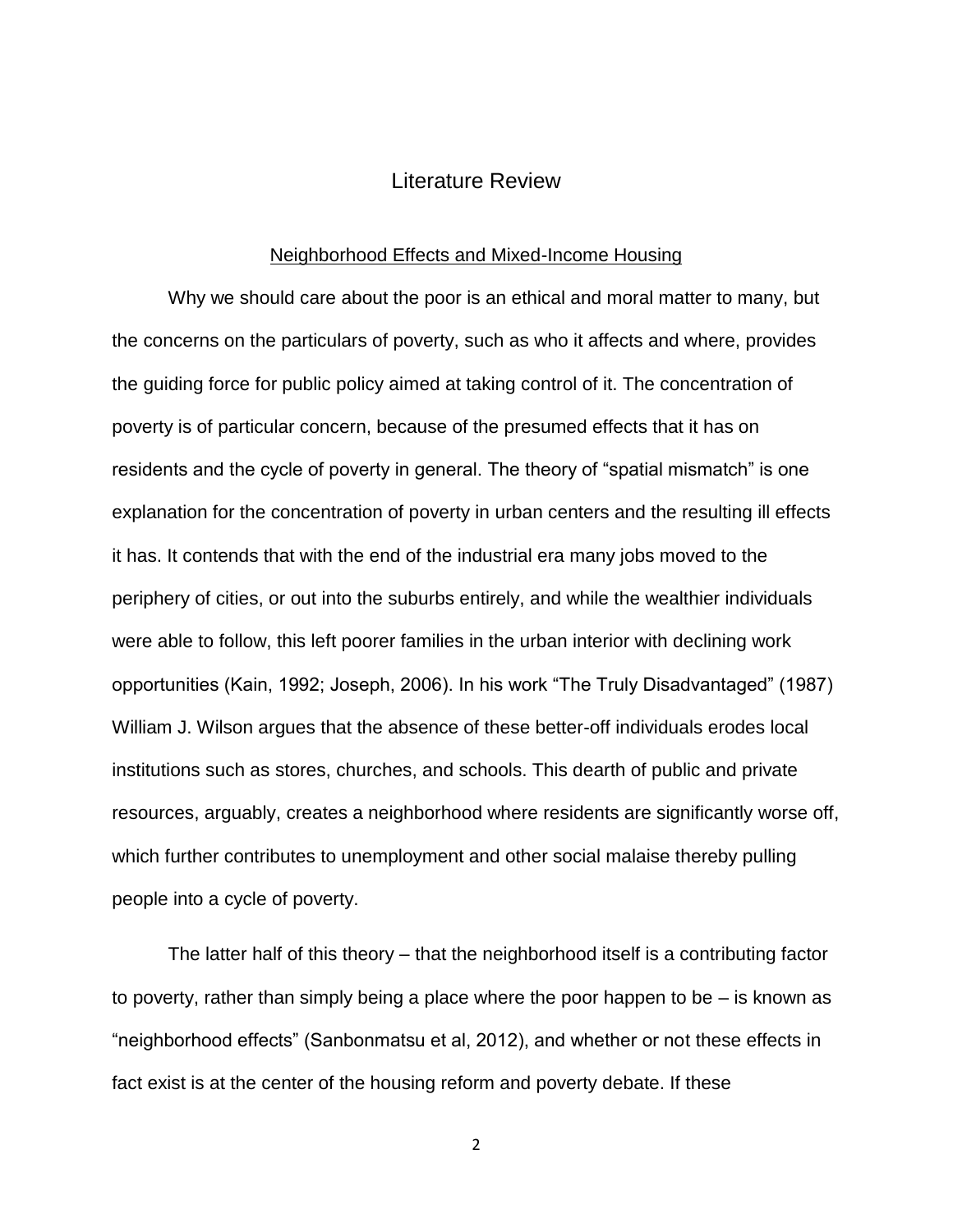neighborhoods do in fact contribute to the cycle of poverty then comprehensive measures to aid these neighborhoods might be justified. It is on this premise that the idea of mixed-income housing as a solution to neighborhood effects began. If the problem of poverty is caused, or at least exacerbated, by the social isolation of the poor, then the creation of housing where low-income individuals live alongside those who are better off might help break the cycle of intergenerational poverty (Joseph, 2006).

Multiple underlying propositions are used to support the theory of mixed-income housing's efficacy. One is that social networks operate as a form of social capital, the presence of wealthier individuals alongside the poorest leads to networking between the two classes, thereby giving less well-off individuals access to the information and opportunities richer members of society have (Joseph, 2006). However, the assumption that proximity will result in significant (and positive) interactions between people of differing socio-economic statuses is challenged by studies which detail not only an absence of interaction (Tach, 2009), but at times a fundamental underlying tension between classes in these situations (Chaskin et al., 2012). Another suggestion is that higher-income earners will have a greater effect on social control by contributing to informal rules of social order resulting in greater safety, while a third proposes that higher income individuals will help create a culture which encourages positive values such as higher goal setting or regular employment (Joseph, 2006). Whether this is a real effect or if it merely demonstrates a rather offensive perspective on the "culture of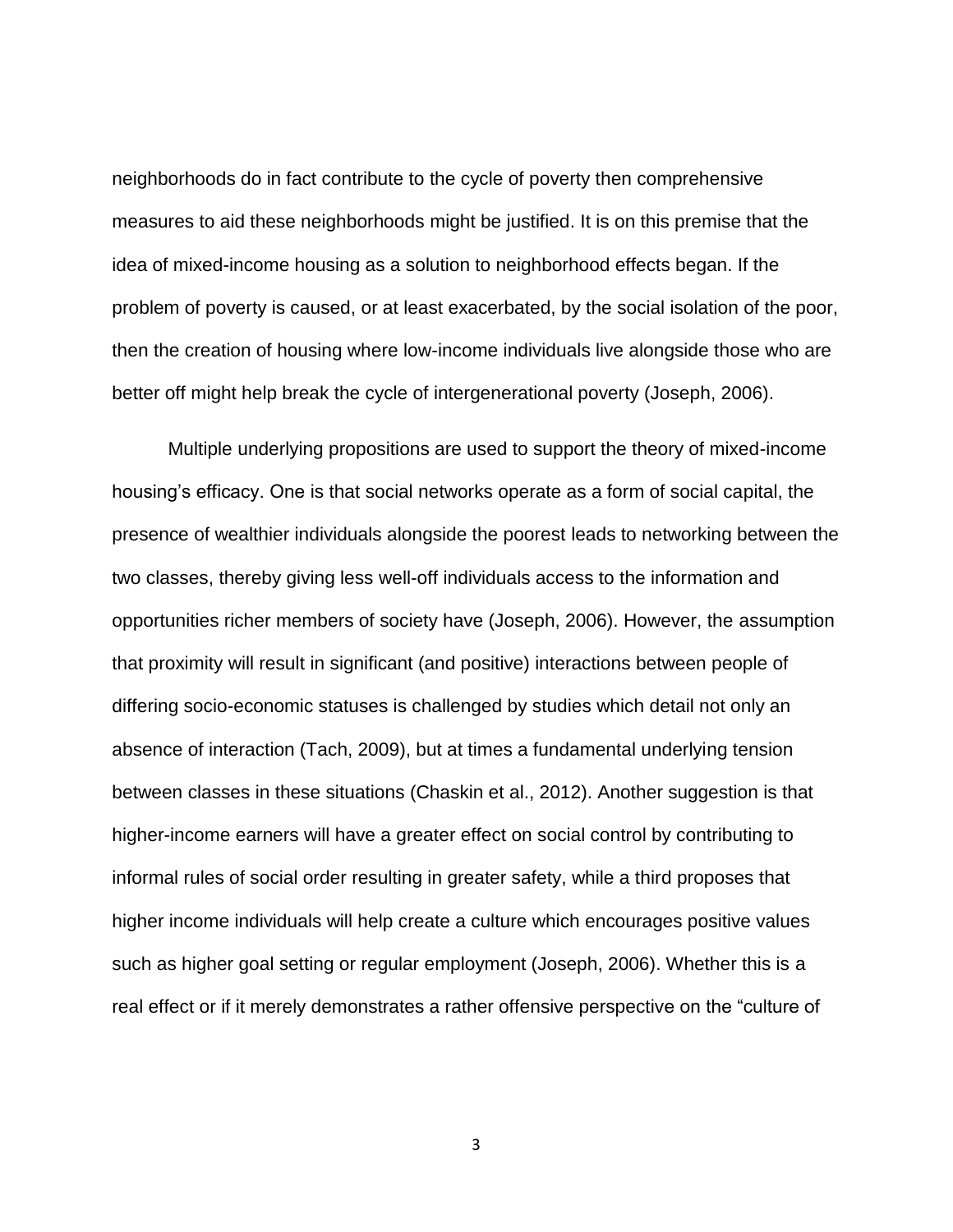poverty" is a hotly contested issue.<sup>1</sup> The final supporting theory to be noted here is political economy of place, whereby the greater demand for goods and public services by richer individuals is more likely to be met with success, as they wield both greater economic and political clout (Joseph, 2006). However, while this could positively affect the quality of certain shared public goods such as schools and street safety, it could also lead to situations in which more wealthy community members successfully compete for limited resources which favor their needs and desires (Joseph, et al., 2007).

Numerous studies have delved into the different facets of peer effects, which details how those around you affect your decisions and outcomes, and found effects in certain situations, such as in the case of classmates on academic performance (Burke and Sass, 2013; Gottfried, 2012). However, far fewer have explicitly tied peer effects to the neighborhood level with regards to things such as employment outcomes. Weinberg, Reagan, and Yankow (2004) found some evidence of neighborhood effects, with increases in certain social characteristics leading to small percentage increases in the number of hours worked. The researchers also found that these neighborhood and peer effects had the strongest influence in the "worst" neighborhoods, as well as on those who were less educated or who were Hispanic.

 $\overline{a}$ 

<sup>&</sup>lt;sup>1</sup> The "culture of poverty" was a term originally coined by Oscar Lewis, but became incredibly controversial following Patrick Moynihan's (Moynihan, 1965) study which claimed that the issues that plagued inner city black families were caused by a "tangle of pathology" stemming from black culture. Often criticized for its lack of consideration of structural inequalities it remains a contentious area of debate between sides which argue that the only reason for the disparity of achievement between whites and blacks is motivation/values and those that see additional factors at play.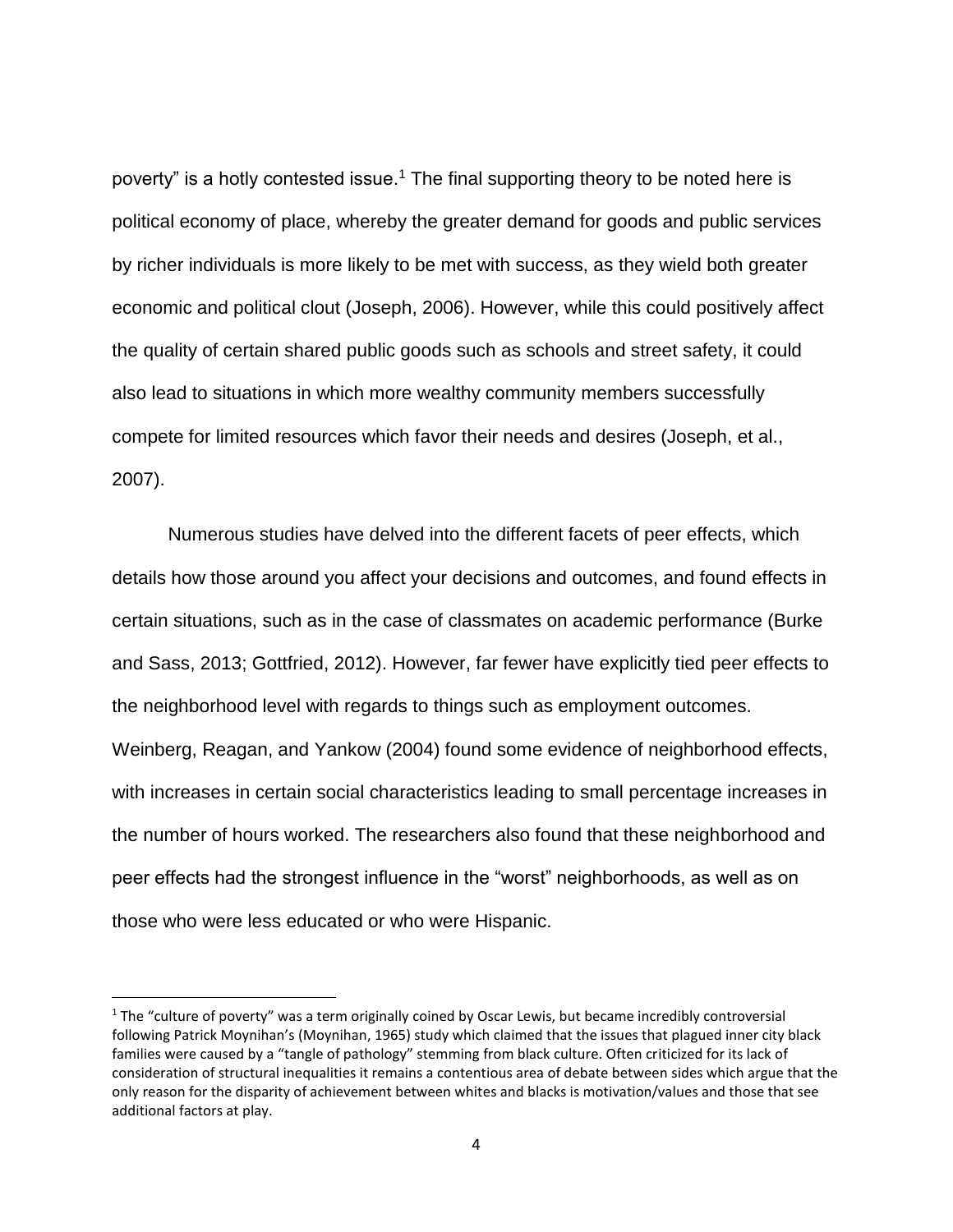The above are some of the reasons why it's been asserted that mixed-income housing projects *should* work, but as has been illustrated, whether these arguments result in real effects is in question. Furthermore, arguments have been put forth as to whether mixed-income housing is an effective use of funds considering the limited amounts of low-income housing, which impoverished individuals far outnumber. A recent study completed by the Joint Center for Housing Studies at Harvard University (2015), found that in 2013 11.2 million extremely low-income renters (earning 30% or below the median within an area) were competing for 7.3 million affordable housing units. In situations where a mixed-income community is replacing low-income housing projects concern over the reduced availability of housing for previous residents is high, as is the case in Chicago (Rhodes, 2016).

As will be discussed in the next section, studies examining mixed-income projects have yielded mixed results. That these projects may not work is important from a policy perspective considering the amount of effort and money involved, as well as the potential to better invest these funds where they will have the greatest impact. From this point on I examine the accomplishments of two crucial mobility programs which focused on moving individuals into areas of lower poverty concentration, and detail the accompanying studies that continue to evolve in their results as time passes.

#### The Gautreaux Case

One of the earliest studies of the effects of mixed-income housing was in fact not a project at all, but the result of a successful discrimination suit against the city of Chicago by some of its residents. Charging the Chicago Housing Authority and the U.S.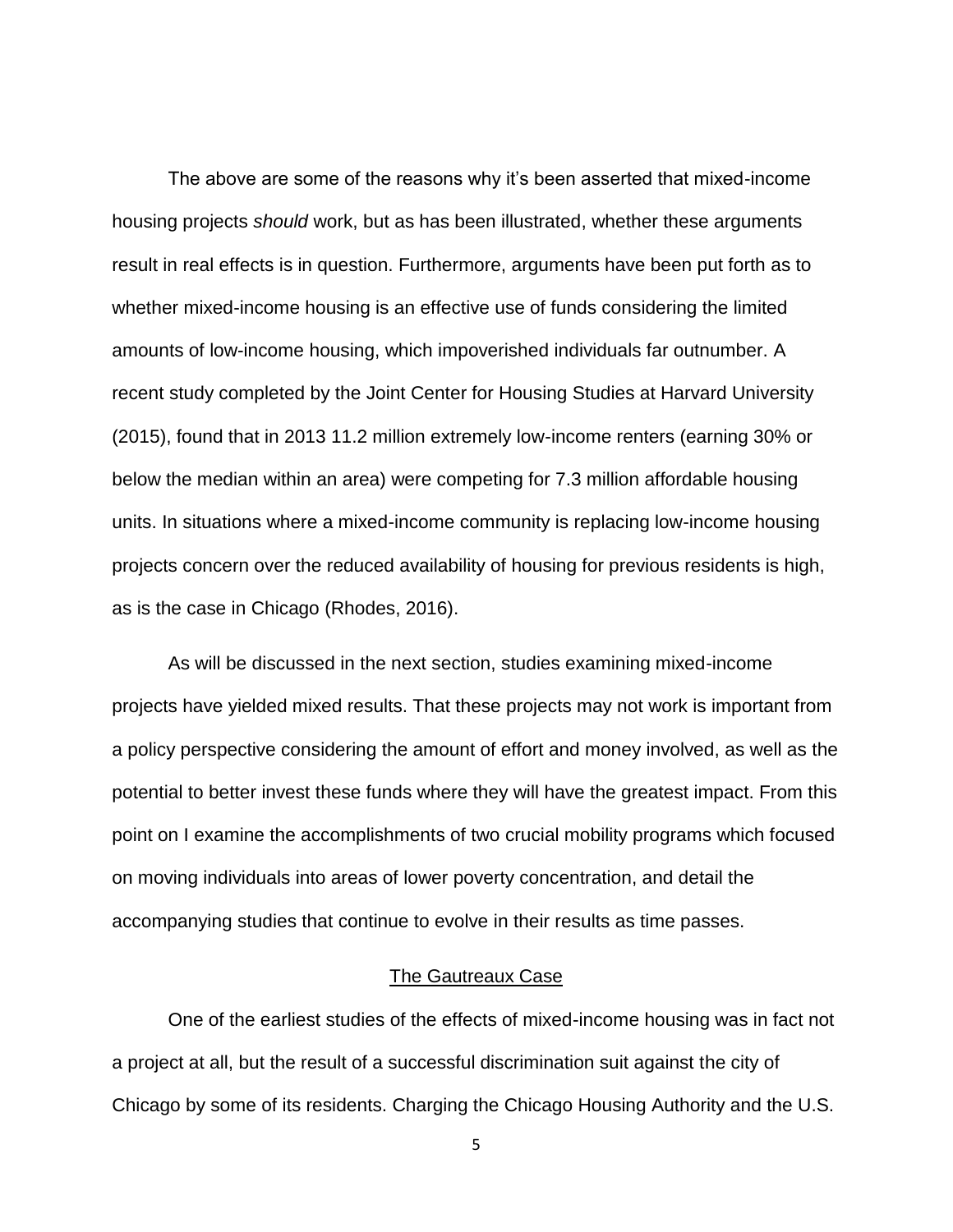Department of Housing and Urban Development (HUD) with deliberately concentrating low income housing within poor, predominantly black neighborhoods, the Gautreaux plaintiffs successfully won their suit, and were awarded housing vouchers to move to wealthier suburbs with communities that were no more than 30% black (Gill, 2012; Rosenbaum, 1995). Though the legal battle itself began in 1966, the transition of these families to the suburbs of Chicago lasted over twenty years, from 1976 to 1997, with some 7,100 families slowly making the move (Gill, 2012). The effects on the participants of Gautreaux were impressive, with higher employment outcomes (Pokin, et al. 1993) and findings that census tract placement was predictive of future AFDC (Aid to Families with Dependent Children) receipts (Rosenbaum and DeLuca, 2000). The results for participants in Gautreaux would later provide the impetus for further projects such as the Moving to Opportunity for Fair Housing study, where thousands of disadvantaged households were provided with housing vouchers to move to new neighborhoods.

Despite its potentially promising results there are criticisms of Gautreaux. The screening process for the program, in addition to the low number of families that actually managed to move once they had passed all the preliminaries (about 20%), arguably introduces selection bias where families that managed to move could be judged to be "exceptional" rather than the typical (Popkin et al, 2000). Additionally, information on the dropouts from the program is unavailable, and while Rosenbaum (2010) argues that there could be good reasons as well as bad for this, it remains an unresolved issue.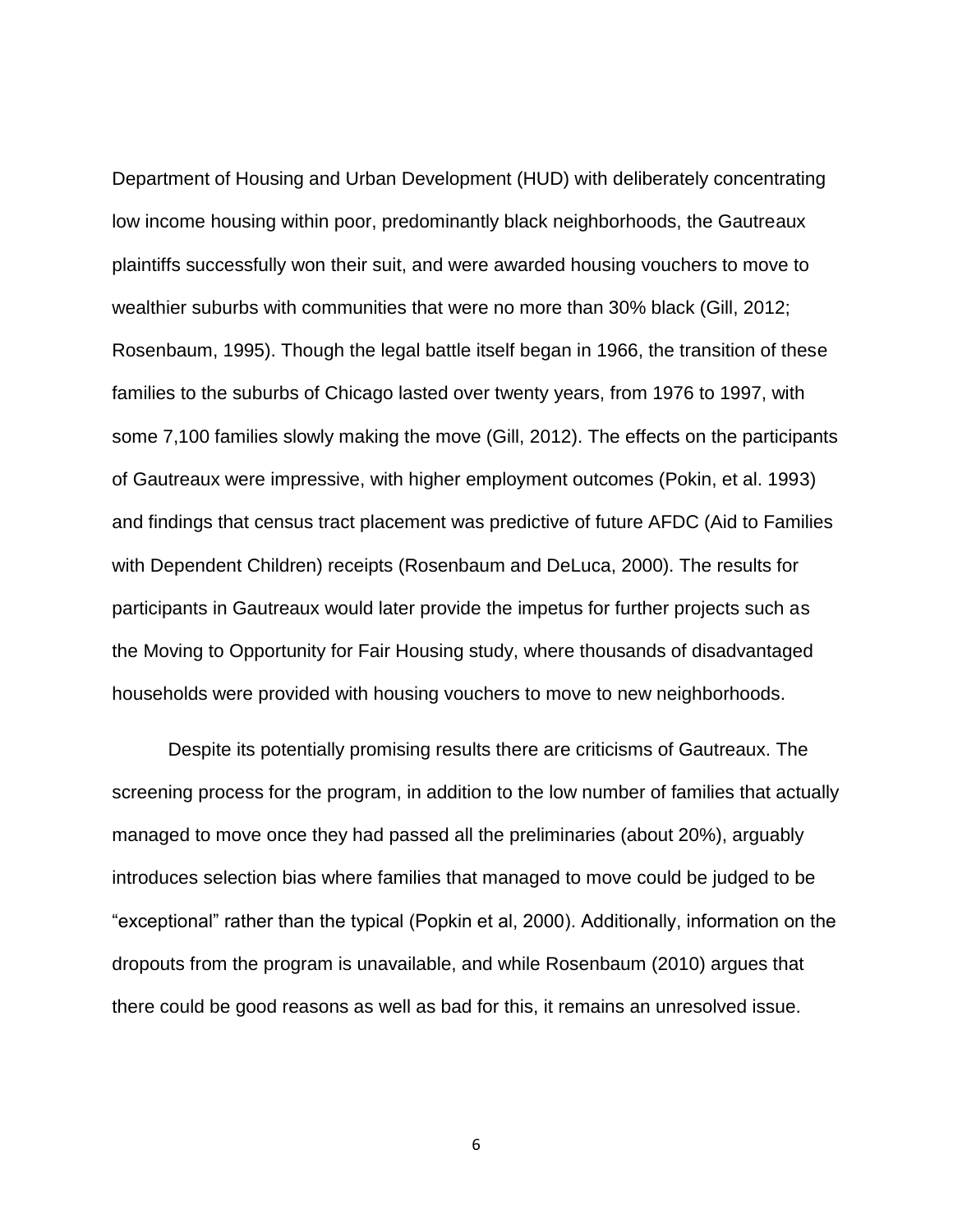#### Moving to Opportunity Study

Moving to Opportunity for Fair Housing (MTO) was an experiment performed by HUD from 1994-1998 and carried out by the housing authorities of five separate cities: Baltimore, Boston, Chicago, Los Angeles, and New York City (Sanbonmatsu et al, 2011). Three different groups, all of which elected to participate in a lottery awarding housing vouchers, comprised the study. The first was the experimental group which received mobility counseling and Section 8 housing vouchers, but could only use them to relocate to neighborhoods with a poverty level of less than 10%. The second group also received Section 8 housing vouchers, but no neighborhood restrictions were applied, and no counseling was provided. The final group acted as the control, and as such did not receive housing vouchers. However, members of this group continued to receive the assistance of programs in which they had already been enrolled.

In the initial analysis of MTO certain results were disappointing in contrast to those found in Gautreaux. No increases in educational, employment, or income outcomes were found (Sanbonmatsu et al, 2011; Sanbonmatuse et al, 2012; Katz et al, 2001), indicating a lack of improvement in economic self-sufficiency. However, there were other indicators that showed that there were indeed positive effects on participants in other areas of life. Done two years after the conclusion of MTO, one study found a decline in behavioral problems and injuries in children (Katz et al, 2001). Two other studies done on the long-term effects found increased measurements of feeling safe, and lowered rates of depression, diabetes, and obesity as compared to those in the control group (Sanbonmatsu et al, 2012; Sanbonmatsu et al, 2011). On these findings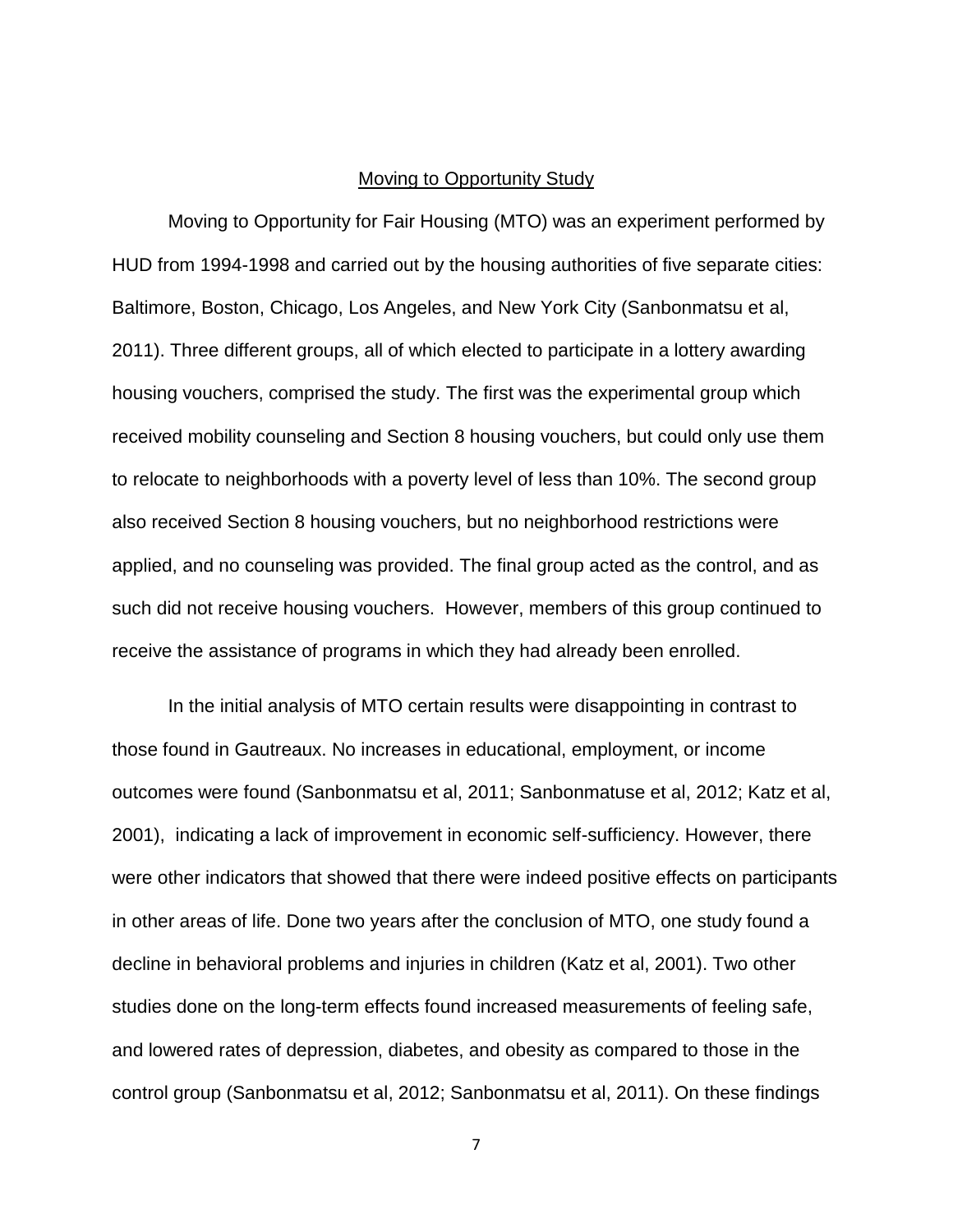alone it could be said that though MTO failed to increase economic self-sufficiency, it was successful in some part by virtue of its positive effects on health.

The above studies do not represent the final word on the MTO debate, as new research has provided other evidence on long term outcomes. One of the most recent studies looked at the long-term impact on children who participated in the MTO study, and found the outcome to be significant and positive, not only in health and well-being, but also in economic measures (Chetty, Hendren, and Katz, 2015). Children who moved before the age of 13 were found to have incomes that were on average 31% higher than their same-aged counterparts of the control group (Chetty, Hendren, and Katz, 2015). Additionally, they were more likely to go to college and more likely to attend a better college. It should be noted, though, that children who were over 13 when the move was made experienced negative effects, which the authors hypothesized to be a combination of less time spent in the improved neighborhood, and also of disruptive effects that occur during a move (Chetty, Hendren, and Katz, 2015).

Another study aims at tackling the issue of selection bias present in MTO. Former studies have compared the control and experimental groups, but it has been reasoned that the members of the control group, who simply failed to be selected for a housing voucher, likely possess characteristics that would contribute to success above the norm in any case. As these individuals are likely to be more motivated and active in their attempts to protect both themselves and their children from the effects of high poverty areas as compared to others, the true difference in outcomes between what could be called the "typical resident" and the experimental group from MTO could be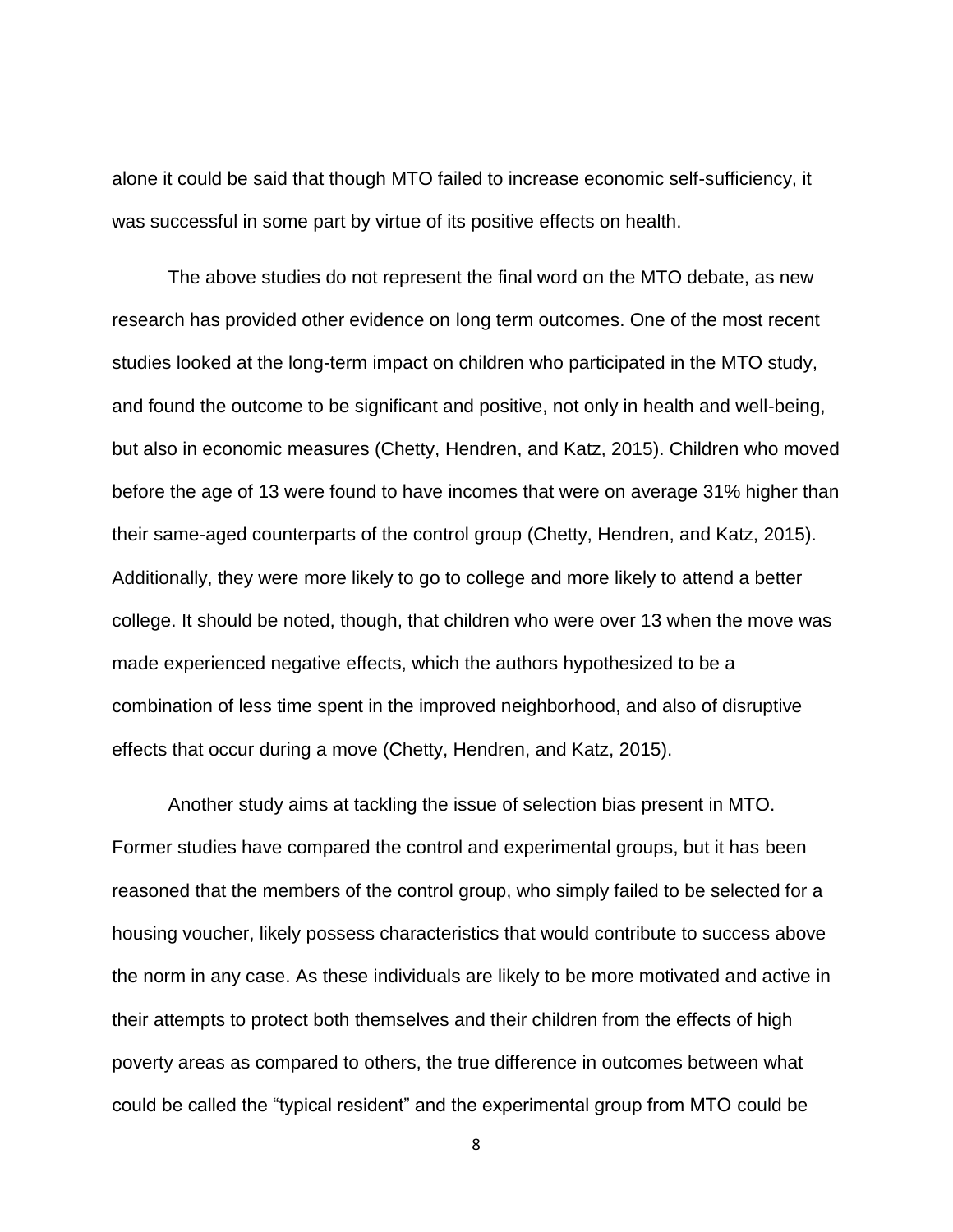even larger. Following this logic, the study's initial results show that children who were forced to move to better areas following low-income housing demolition had earnings that were 16% higher than those who stayed, and were 9% more likely to be employed (Chyn, 2016). Though these are only preliminary results the findings are compelling and provide insight into the magnitude of the ill effects of "bad" neighborhoods.

Criticisms on the structure of MTO as a reason for the lack of improvement in adult economic self-sufficiency – especially when compared to Gautreaux – also exist. Clampet-Lundquist and Massey (2008) argued that it was an ineffective measure due to its design and implementation, which failed to control for things such as length of time in the new neighborhoods, and the type of neighborhood moved to beyond that it was lowpoverty. Though many of the neighborhoods that MTO participants moved to were initially below 10% poverty, by 2000 the number of impoverished households had risen, on average, by 5.8% to 13.6% (compared to 8.6% for integrated neighborhoods), a likely indicator that these neighborhoods were not as stable or advantageous as had been previously believed (Clampet-Lundquist and Massey, 2008). Participants were not required to stay in their new neighborhood for longer than a year, and many of them cycled back to their old neighborhoods, meaning that the length of exposure to the treatment was short. By comparing these facts with the results of Gautreaux, Clampet-Lundquist and Massey (2008) posit that one of the major reasons MTO failed to increase economic self-sufficiency was its emphasis on placing individuals based on poverty measures rather than the neighborhoods' levels of racial integration (recall that Gautreaux specifically moved families to low-minority neighborhoods). As it has been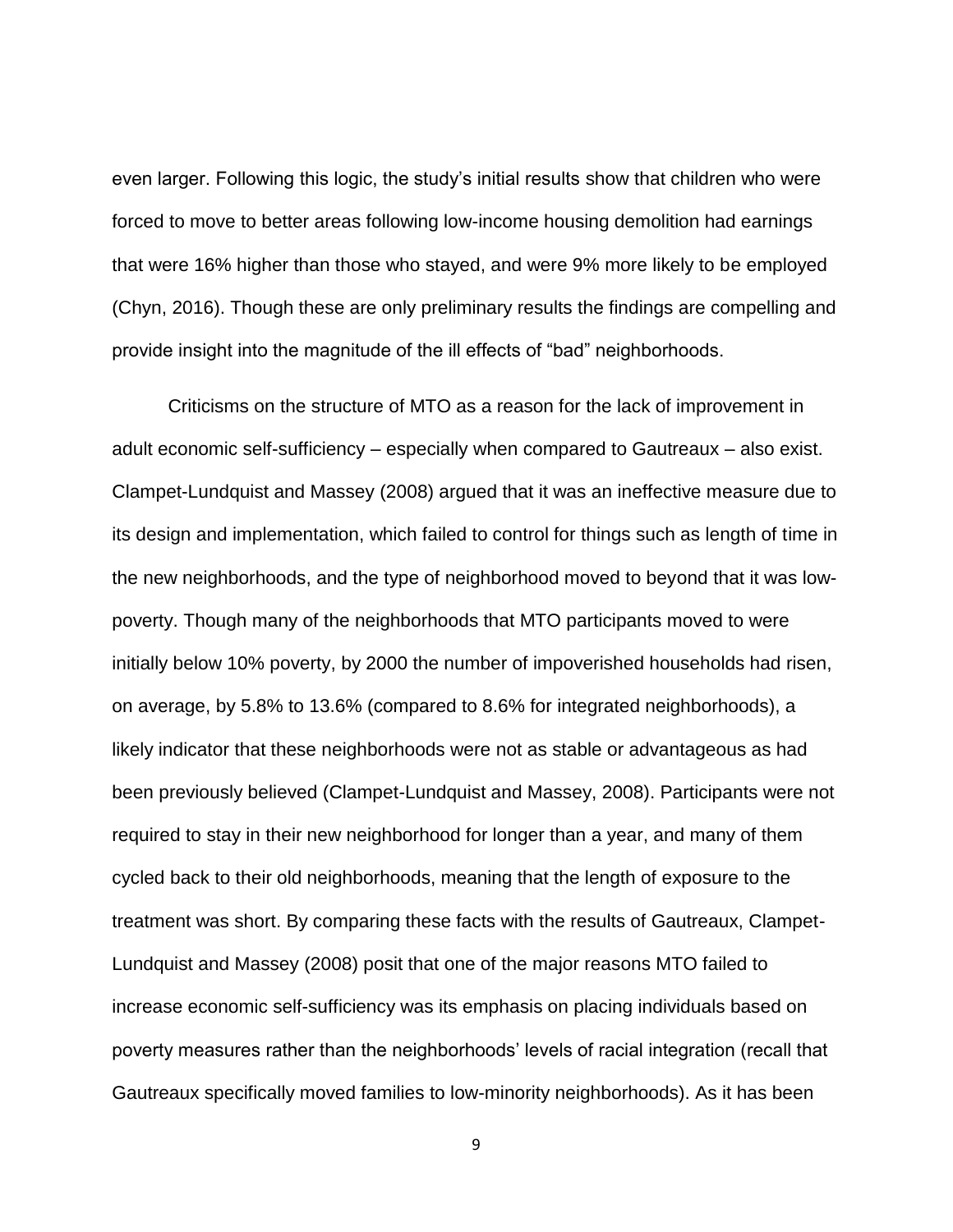noted by Aliprantis and Kolliner (2015) and Clampet-Lundquist and Massey (2008) the participants of MTO by and large moved to predominantly black neighborhoods this is an important distinction – it's quite possible that the new neighborhoods which these participants moved to lacked in a variety of important public goods that impacted success including, but not limited to, schooling (Aliprantis and Kolliner, 2015).

Aliprantis and Kolliner (2015) also analyzed whether the control group's move to a lower poverty neighborhood coincided with an improvement in neighborhood quality. While the neighborhoods that participants moved to had lower levels of poverty many were found to be racially segregated (majority black neighborhoods in this context) and had lower levels of employment, income, and education than integrated neighborhoods (Clampet-Lundquist and Massey, 2008). Specifically in the case of educational attainment it was found that in many cases black low-poverty neighborhoods were comparable to white high-poverty neighborhoods (Aliprantis and Kolliner, 2015). With these measurements of lower attainment documented they argued that throughout the MTO study low rates of neighborhood poverty had been incorrectly assumed to be substitutable for quality.

#### HOPE VI

Though Gautreaux and MTO represent comprehensive studies of mixed-income housing and the presence of neighborhood effects, they are not the only mixed-income housing projects that have been implemented. For example, the ultimate goal of the HOPE VI HUD program, launched in 1992, is to transform public housing using a variety of different tactics, including replacing severely distressed low-income housing projects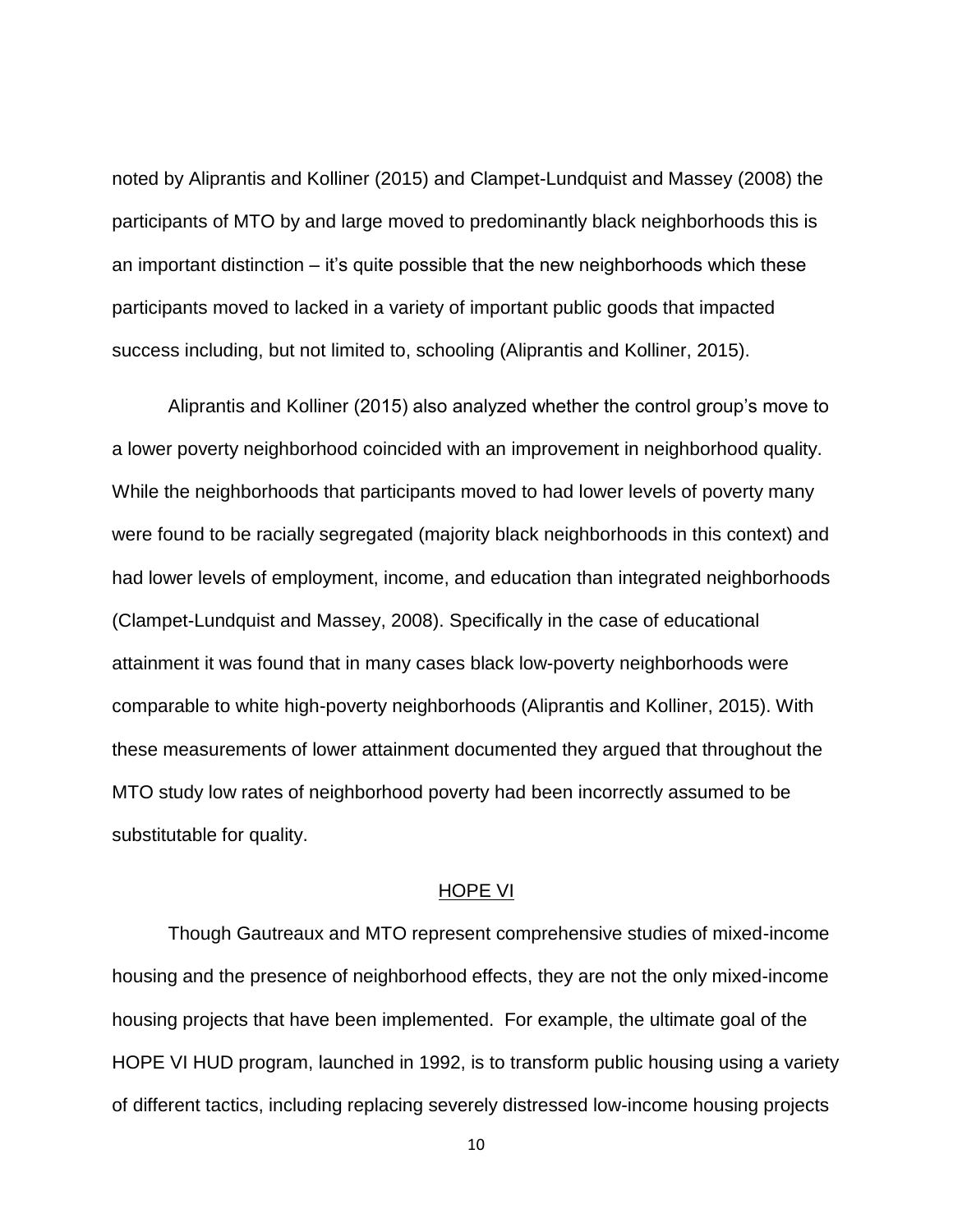with mixed-income housing. HUD began granting awards to different housing authorities, with over \$6 billion in grants awarded to hundreds of different projects throughout the country ("About HOPE VI"). While there are different segments within the HOPE VI funding, we focus on the "Revitalization Grants" which can be used to rehabilitate and fix older housing, demolish and create new mixed-income housing in its place, acquire sites for future construction, or provide supportive services for residents ("About HOPE VI"). However, as with the MTO study, there is ongoing debate as to whether these projects have reduced the poverty rate (Darcy, 2010; Fraser, Chaskin, and Bazuin, 2013). As one group of researchers note, part of the issue at hand is an overall lack of clarity regarding specifics. That is, the vast scope of the HOPE VI projects necessitate allowing the individual housing authorities an enormous amount of decision making and implementation power, resulting at times in sub-par attempts and outcomes (Popkin, et al, 2004). With a lack of clear guidelines and definitions as to what mixed-income housing should entail (Levy, McDade, and Dumlao, 2010), the results are inconsistent spanning a variety of different philosophies and approaches.

Others fault not just the administration of the HOPE VI program, and other projects similar to it, but the approach itself. Fraser and Kick (2007) propose that these programs are flawed from the start due to their emphasis on place-based results, rather than people-based benefits, and that by focusing only on the housing, numerous obstacles that contribute to circumstances of poverty are being overlooked. They also mention the competing goals of different members and organizations that participate in these efforts, which can result in an inability to function together, and poor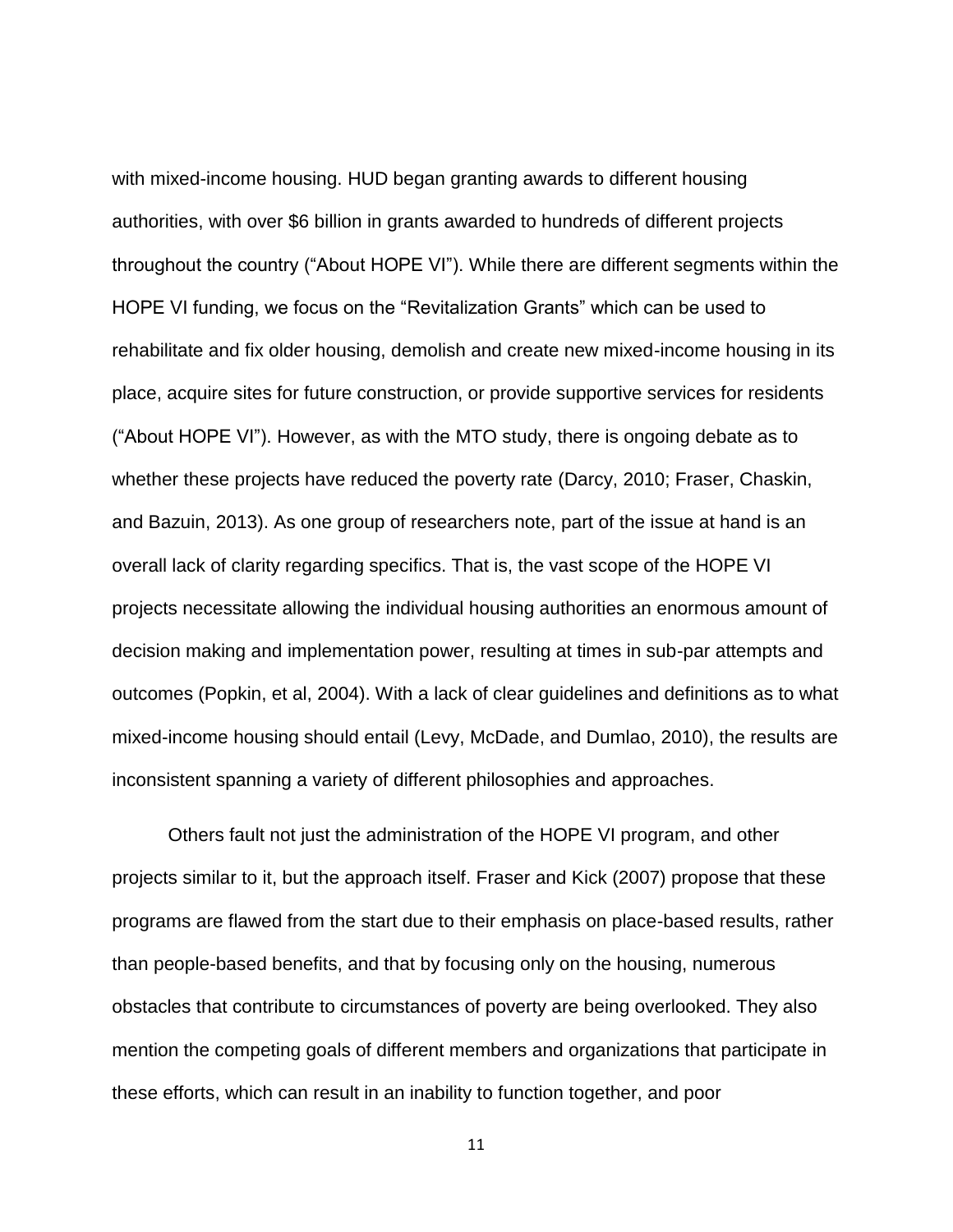communication. Joseph (2006) also touches on this topic, as he posits that perhaps the reason that many of these neighborhoods have failed to help individuals living in poverty is that they neglected to provide crucial supportive services, instead expecting simple proximity to higher income demographics and the goods and services they would generate, to be enough.

In sum, the challenges to success for mixed-income projects are many, but as the Gautreaux and Moving to Opportunity studies show, it has not been without gains. Nonetheless, these issues are important to keep in mind in the future construction of poverty alleviating measures.

#### Research Question

While health benefits from initiatives involving reducing poverty concentration appear to be significant, the ambiguity of outcomes on adult economic self-sufficiency raises questions as to whether these initiatives are an effective method to reduce poverty. With significant government funding being allocated to the creation of mixedincome communities it is imperative to ask whether the goals of poverty alleviation are being fulfilled. This research study asks the following: Do HOPE VI grants alter the economic outcomes of the communities that receive them, and do the effects vary the greater the poverty rate in 2005, the year in which this study begins?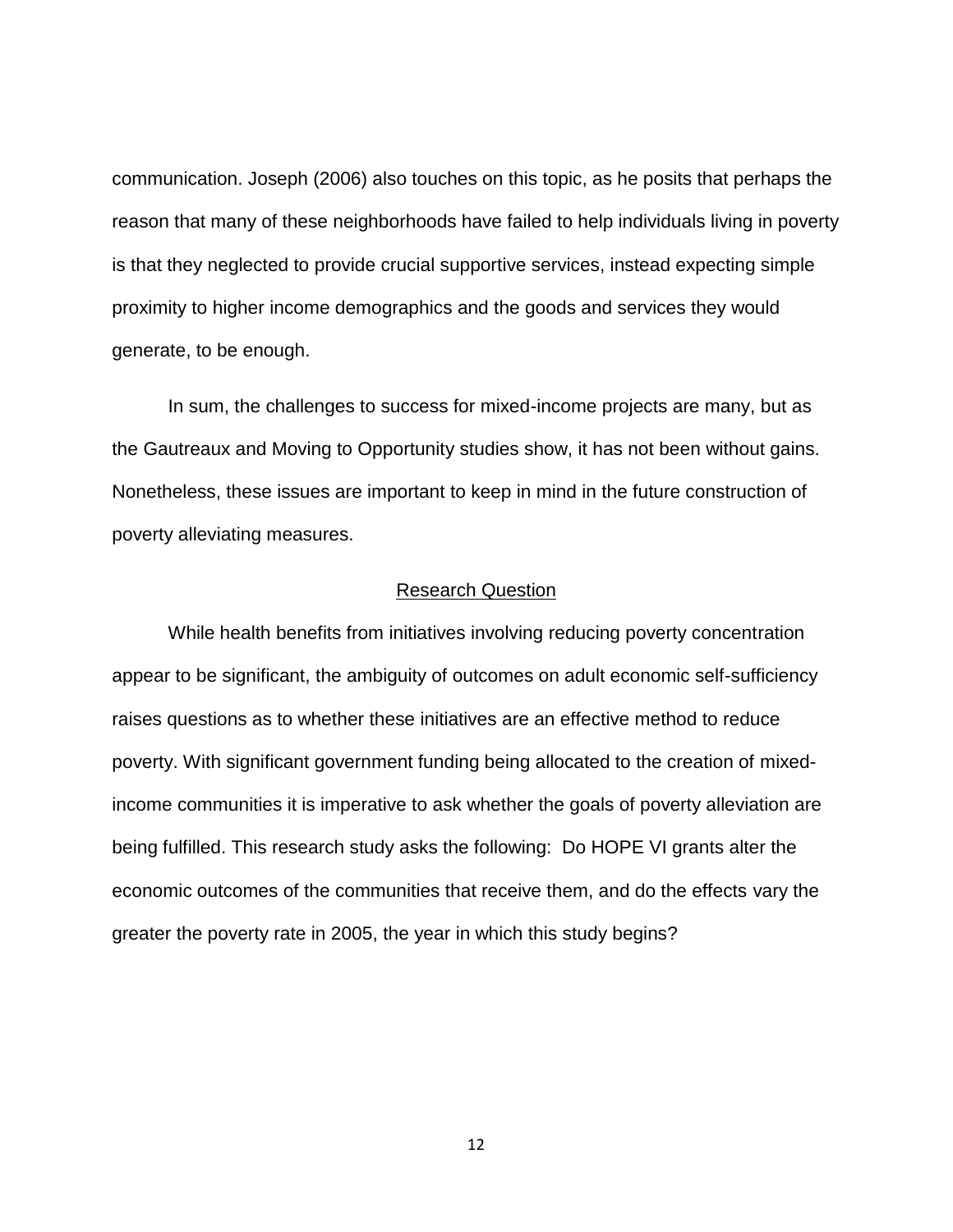## Data

Because the research question focuses on mixed-income communities, a selection of these neighborhoods is necessary. Sample areas were drawn from HUD's list of communities that have received money for such projects from the time period 2005-2013 ("HOPE VI Revitalization Grants"). Table 1 provides a list of the municipalities included in my study.

| <b>Development</b>                                   | <b>State, City</b>                             | Year<br><b>Awarded</b> | <b>Housing</b><br><b>Authority</b>                      | <b>Amount</b><br><b>Awarded</b> | <b>Metarea</b><br>Code |
|------------------------------------------------------|------------------------------------------------|------------------------|---------------------------------------------------------|---------------------------------|------------------------|
| <b>South Lincoln</b>                                 | Colorado,<br><b>Denver</b>                     | 2010                   | <b>HA of the City</b><br>and County of<br><b>Denver</b> | 22,000,000                      | 2,083                  |
| <b>Michigan Court and</b><br><b>Flossie Riley</b>    | <b>Florida, Fort</b><br><b>Myers</b>           | 2005                   | HA of the City of<br><b>Fort Myers</b>                  | 20,000,000                      | 2,700                  |
| <b>Bluegrass/Aspendale</b>                           | Kentucky,<br>Lexington                         | 2005                   | Lexington-<br><b>Fayette Urban</b><br><b>County HA</b>  | 20,000,000                      | 4,280                  |
| <b>Sheppard Square</b>                               | Kentucky,<br>Louisville                        | 2005                   | <b>Housing</b><br><b>Authority of</b><br>Louisville     | 22,000,000                      | 4,520                  |
| <b>Arthur A. Blumeyer</b>                            | Missouri, St.<br>Louis                         | 2010                   | <b>St. Louis</b><br><b>Housing</b><br><b>Authority</b>  | 7,829,750                       | 7,040                  |
| <b>Boulevard Homes</b>                               | <b>North</b><br>Carolina,<br><b>Charlotte</b>  | 2009                   | HA of the City of<br><b>Charlotte</b>                   | 20,900,000                      | 1,521                  |
| <b>Delona Gardens and</b><br><b>Campbell Terrace</b> | <b>North</b><br>Carolina,<br><b>Fayetville</b> | 2007                   | <b>Fayetteville</b><br><b>Metropolitan HA</b>           | 20,000,000                      | 2,560                  |

<span id="page-18-0"></span>*Table 1: HOPE VI Grants*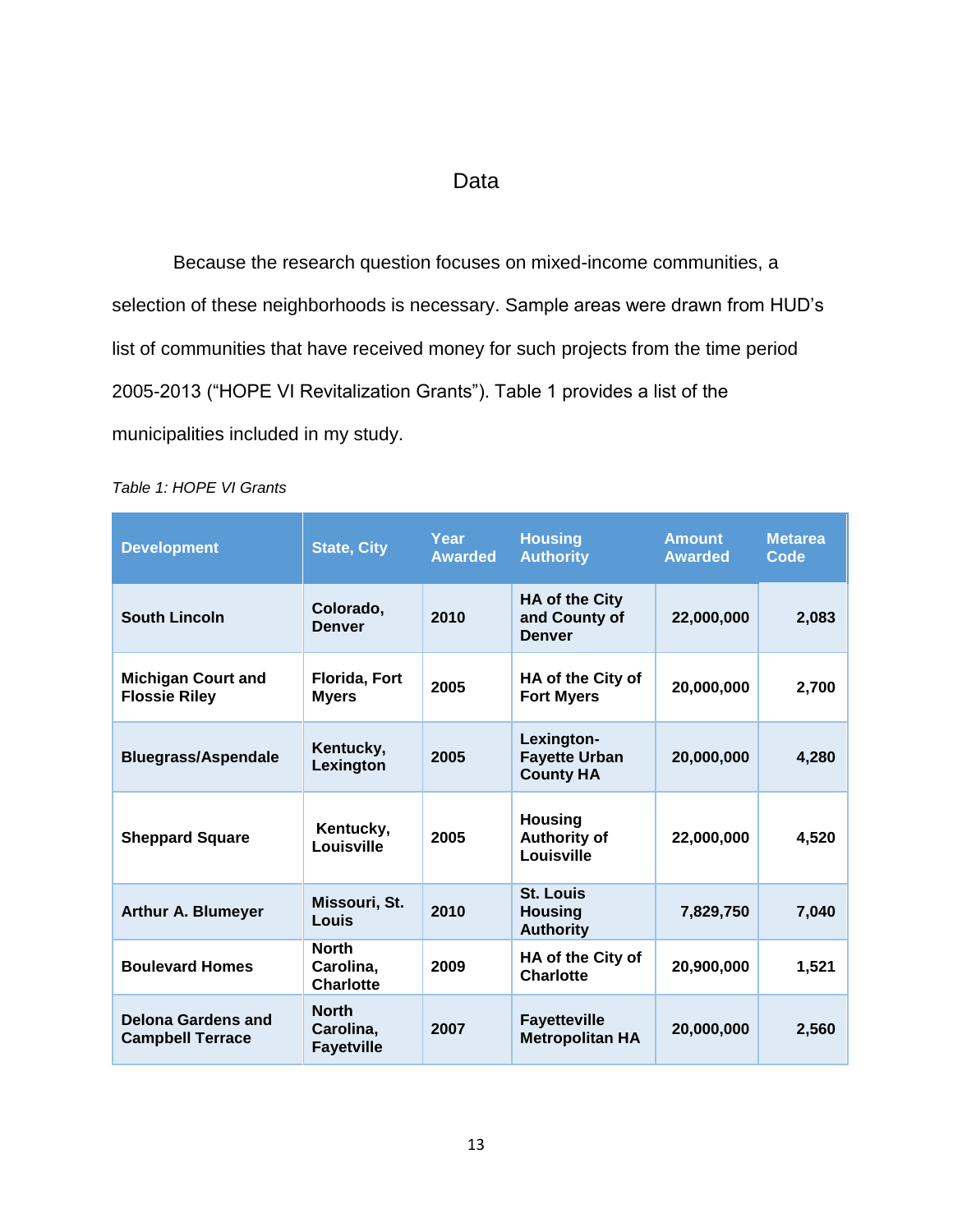| <b>Edgewood Homes</b>   | Ohio, Akron                     | 2005 | Akron<br><b>Metropolitan</b><br><b>Housing</b><br><b>Authority</b>          | 19,250,000 | 80    |
|-------------------------|---------------------------------|------|-----------------------------------------------------------------------------|------------|-------|
| <b>Riverview</b>        | Tennessee.<br>Kingsport         | 2006 | <b>Kingsport</b><br><b>Housing and</b><br>Redevelopment<br><b>Authority</b> | 11,900,000 | 3,662 |
| <b>Magnolia Gardens</b> | Texas,<br><b>Beaumont</b>       | 2006 | HA of the City of<br><b>Beaumont</b>                                        | 20,000,000 | 841   |
| Westpark                | Washington,<br><b>Bremerton</b> | 2008 | HA of the City of<br><b>Bremerton</b>                                       | 20,000,000 | 1,150 |
| <b>Sheridan Terrace</b> | Washington<br>D.C.              | 2007 | <b>District of</b><br><b>Columbia HA</b>                                    | 20,000,000 | 8,840 |

For the 2005 to 2013 time period, I limit my study to areas where a HOPE VI grant was awarded and the area in the Current Population Survey (CPS) was identified (King, et al., 2010). Communities receiving a HOPE VI grant ("Development" column in Table 1) were linked to a municipality observable in the CPS ("Metarea" column in Table 1) resulting in 12 municipalities that were included in the analysis. The CPS contains key socio-demographic that permit an in-depth look at the composition of different metropolitan areas. Specifically, unemployment, household income, public assistance, Medicaid use, poverty levels, migration, and high school dropout rates were used to determine the relationship between mixed income communities and the economic selfsufficiency of the impoverished. Data was limited to household heads, and the information contained in this paper reflects their characteristics.

In order to create the variables describing the characteristics of the individual municipalities for  $Y_{mt}$  (see Table 2) the CPS data obtained using the IPUMS database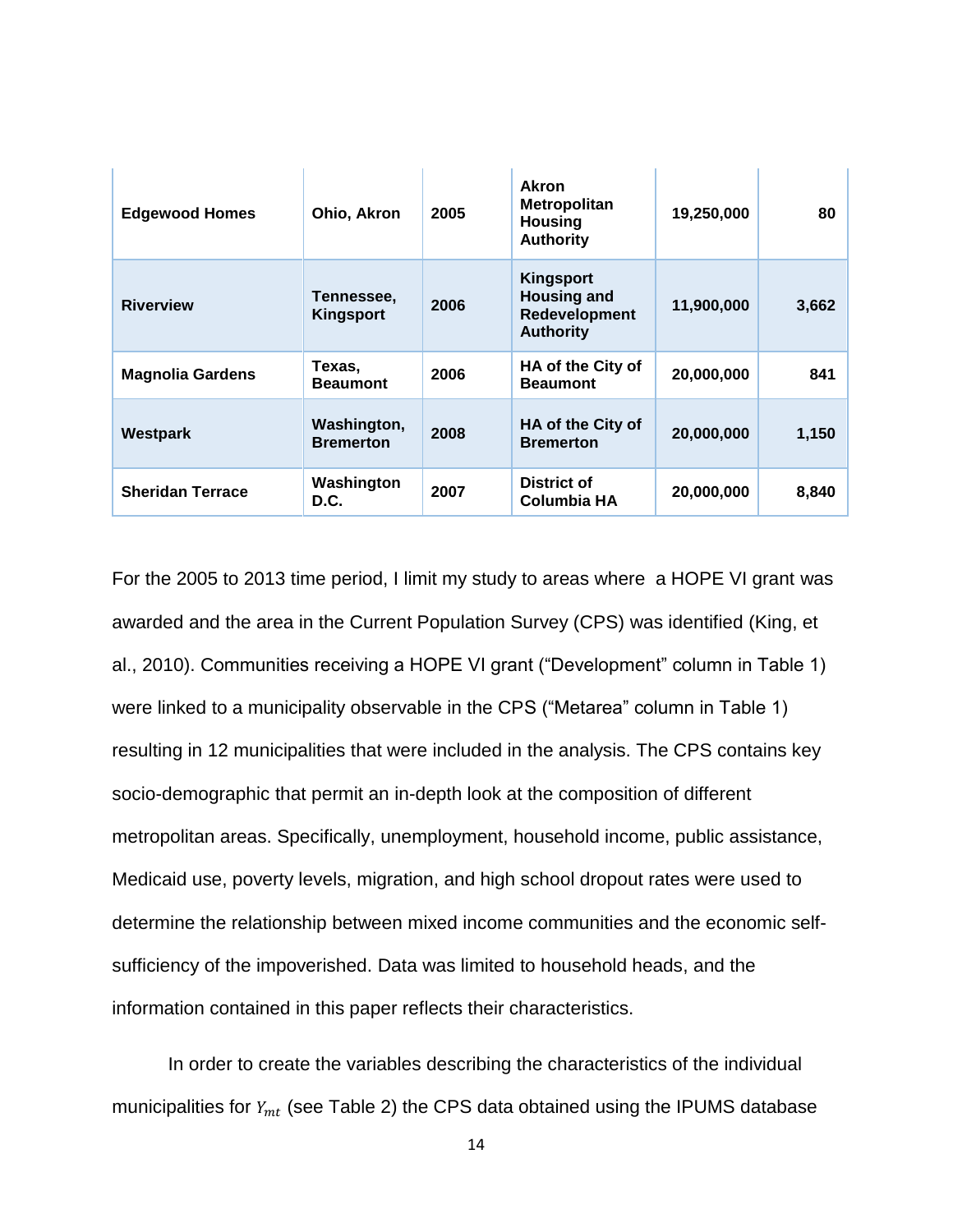(King, et al., 2010) was transformed into the variables used in this study. Certain observations within the sample were dropped due to incompatibility with the research question's needs, such as secondary members within the household (household heads only were used). The original variables empstat (employment status), hhincome (household income), incwelfr (welfare income), himcaid (Medicaid use), offpov (poverty line), migrate1 (migration, whether someone changed residences in the past year), and educ99 (educational attainment) were changed to create binary variables as listed in Table 2 and described below.

<span id="page-20-0"></span>*Table 2: CPS Variables*

|                 | <b>Variable from IPUMS</b>                                                       | <b>Variable Created</b>    |
|-----------------|----------------------------------------------------------------------------------|----------------------------|
| Name            | Description                                                                      | Name                       |
| <b>EMPSTAT</b>  | Part of labor force<br>and employed                                              | employed                   |
| <b>HHINCOME</b> | <b>Total household</b><br>income                                                 | hhincome<br>*kept as same* |
| <b>INCWELFR</b> | Pretax welfare<br>income                                                         | publicassist               |
| <b>HIMCAID</b>  | Whether person was<br>covered by Medicaid<br>in previous year                    | medicaid                   |
| <b>OFFPOV</b>   | Labels as those<br>below poverty line,<br>above, and those<br>"not in universe". | povertyline                |
| MIGRATE1        | Whether person has<br>changed residences<br>within past year.                    | migrate                    |
| EDUC99          | Indicates the highest<br>level of educational<br>attainment.                     | dropout                    |

For each new binary variable the original variables were taken and simplified to a yes or no question, with a value of 0 for no, and 1 for yes. For example the original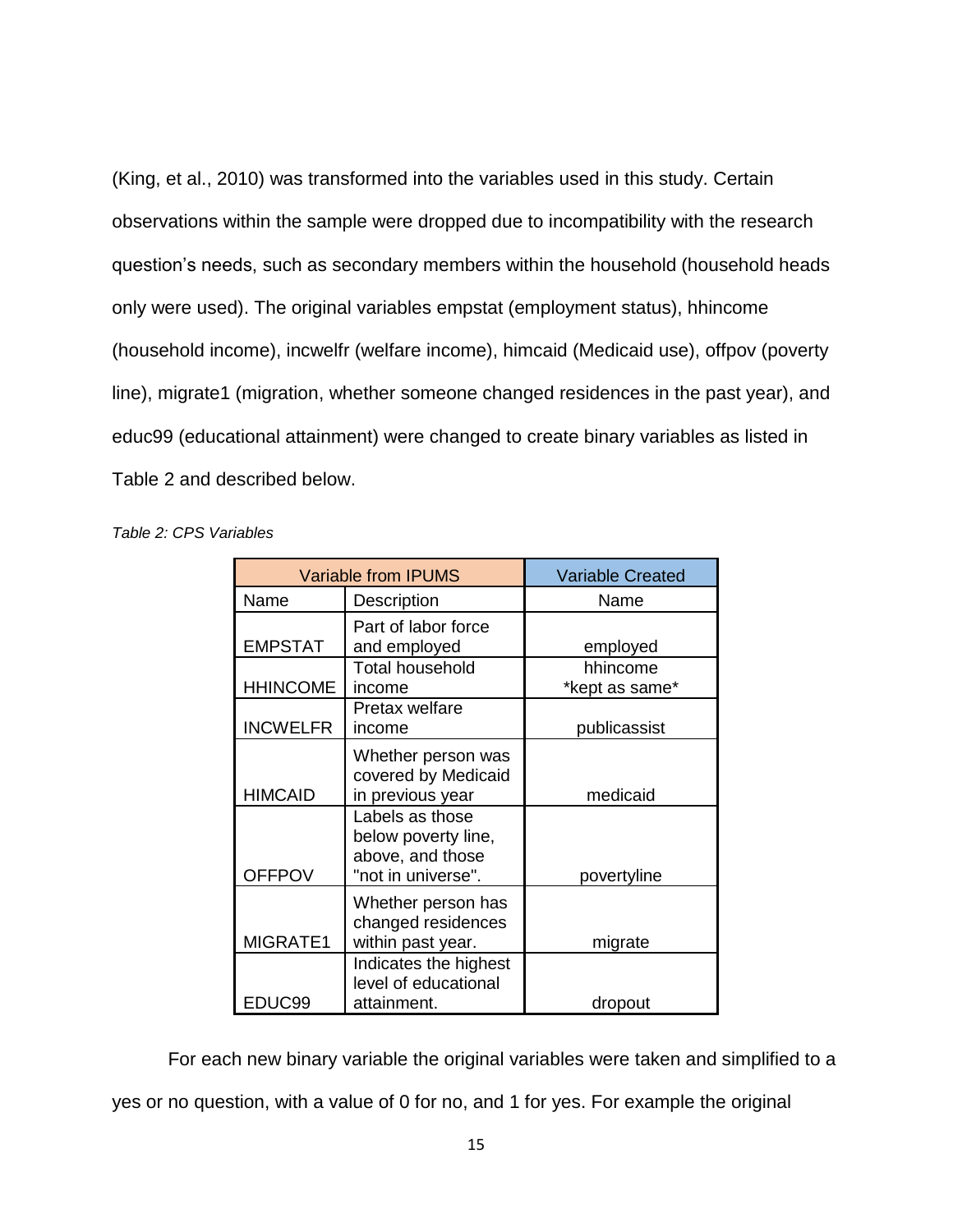variable of empstat (for employment status) listed multiple answers beyond a simple "yes" or "no" for employment with answers such as "unemployed, experienced worker" and "unemployed, new worker". The single exception to the creation of these dummy variables is household income (hhincome) which remains a quantitative value, giving income rather than being an indicator variable. When individuals had missing information the observation was dropped from the sample. Each observation was then sorted by metropolitan area and year and then collapsed to an individual entry within the data set. This resulted in a new data set containing the means of each of these variables within their year and metropolitan area. For the binary variables, each variable in the collapsed data set represents the percentage of household heads in a metro area in each year with a value of 1. For household income, it is the average household income in each metro area in each year.

Next, since the year of the award date is needed, a separate data set was created from Table 1, which lists the municipalities, their metropolitan area code, and the award date. The CPS data set and the grant data set were then merged by met area.

The last step before performing the analysis was the creation of the HOPE and intxn variables. The HOPE variable is equal to zero for every year before and one for every year after the HOPE VI grant is awarded. The HOPE variable has a value of 0 for the year when the award is given. While this results in a timing mismatch of some months from when the project grant was received and when the HOPE variable registers in the affirmative as a value of 1 it is hypothesized that the grant money takes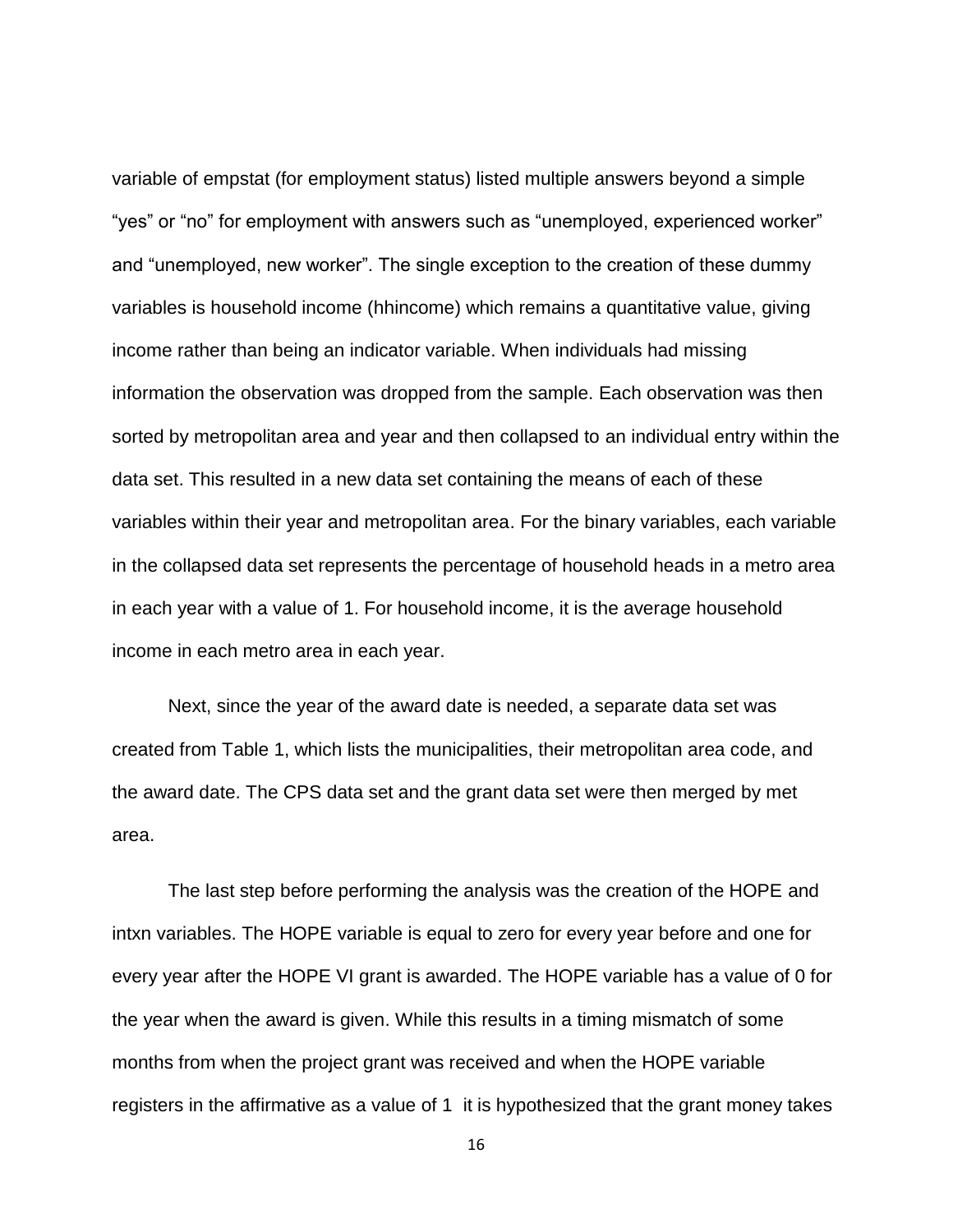time to take effect, and as a result in this study is compensated for with the time lag. The intxn variable which was created for use in Model 3, is an interaction effect between high poverty areas and the HOPE variable to determine whether differing levels of initial poverty change the effects of the HOPE grant.

Summary statistics of the variables' averages over the metropolitan areas are contained in Table 3. From this table we can see that the communities that receive HOPE VI grants are varied, with some having relatively high poverty rates (31.25%) and low employment rates (34.29%) others quite the opposite.

|                      | Mean     | St. Dev. | Min.     | Max.     |
|----------------------|----------|----------|----------|----------|
| <b>HHIncome</b>      | 67364.42 | 13545.33 | 42863.44 | 107377.3 |
| Employed             | .6376963 | .0805404 | .3428572 | .7773678 |
| <b>Public Assist</b> | .012573  | .0216828 | 0        | .1764706 |
| Medicaid             | .0841437 | .0511592 | 0        | .3529412 |
| Povertyline          | .1312597 | .0471204 | .0217391 | .3125    |
| Migrate              | .130694  | .0462026 | .0333333 | .2542373 |
| <b>Dropout</b>       | .120422  | .0558129 | .0208333 | .3714286 |
| <b>HOPE</b>          | .6759259 | .4702098 | 0        |          |
| intxn                | .2037037 | .4046288 | 0        |          |
| year                 | 2009     | 2.594026 | 2005     | 2013     |
| Ν                    | 108      |          |          |          |

<span id="page-22-0"></span>*Table 3: Summary Statistics*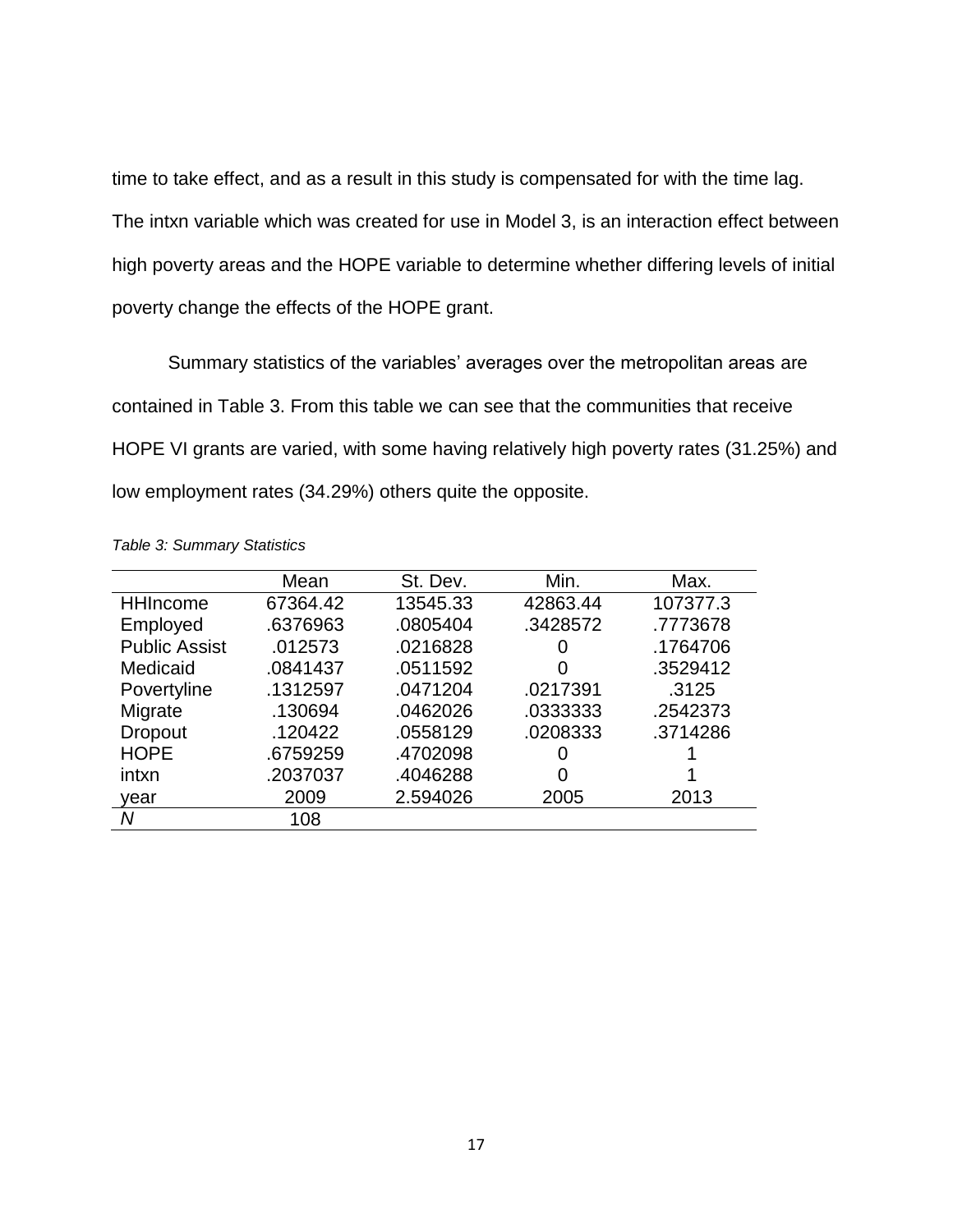## **Models**

#### Model 1

The effect of HOPE VI grants on municipal outcomes is examined using three models. The baseline model is represented by equation (1), and is given by:

$$
Y_{mt} = \gamma_0 + \gamma_1 H OPE_{mt} + \varepsilon_{mt} (1)
$$

As the focus of this project is on economic self-sufficiency, the dependent variables,  $Y_{mt}$ , are municipal averages of the household head's current employment status, average household income, rate of public assistance use, rate of Medicaid use, percentage below the poverty line, average migration rate<sup>2</sup>, and high school dropout rates in municipality *m* in year *t*. HOPEmt is an indicator equal to one if municipality *m* received a HOPE VI grant in the year before year *t*, and remains equal to one in for all years past that point. That is, the HOPE variable has a value of 1 when the current year is after the year awarded date. With this regression, the coefficient estimate, of  $\gamma_1$  provides a test of the relationship between the grant and these other outcomes without controlling for any other factors.

 $\overline{\phantom{a}}$ 

 $2$  The migration rate of individuals of who moved within the state, but to a different county, is used to gauge whether being awarded a HOPE VI grant leads to an increase in migration out of the municipality due to any potential effects of reduced housing availability.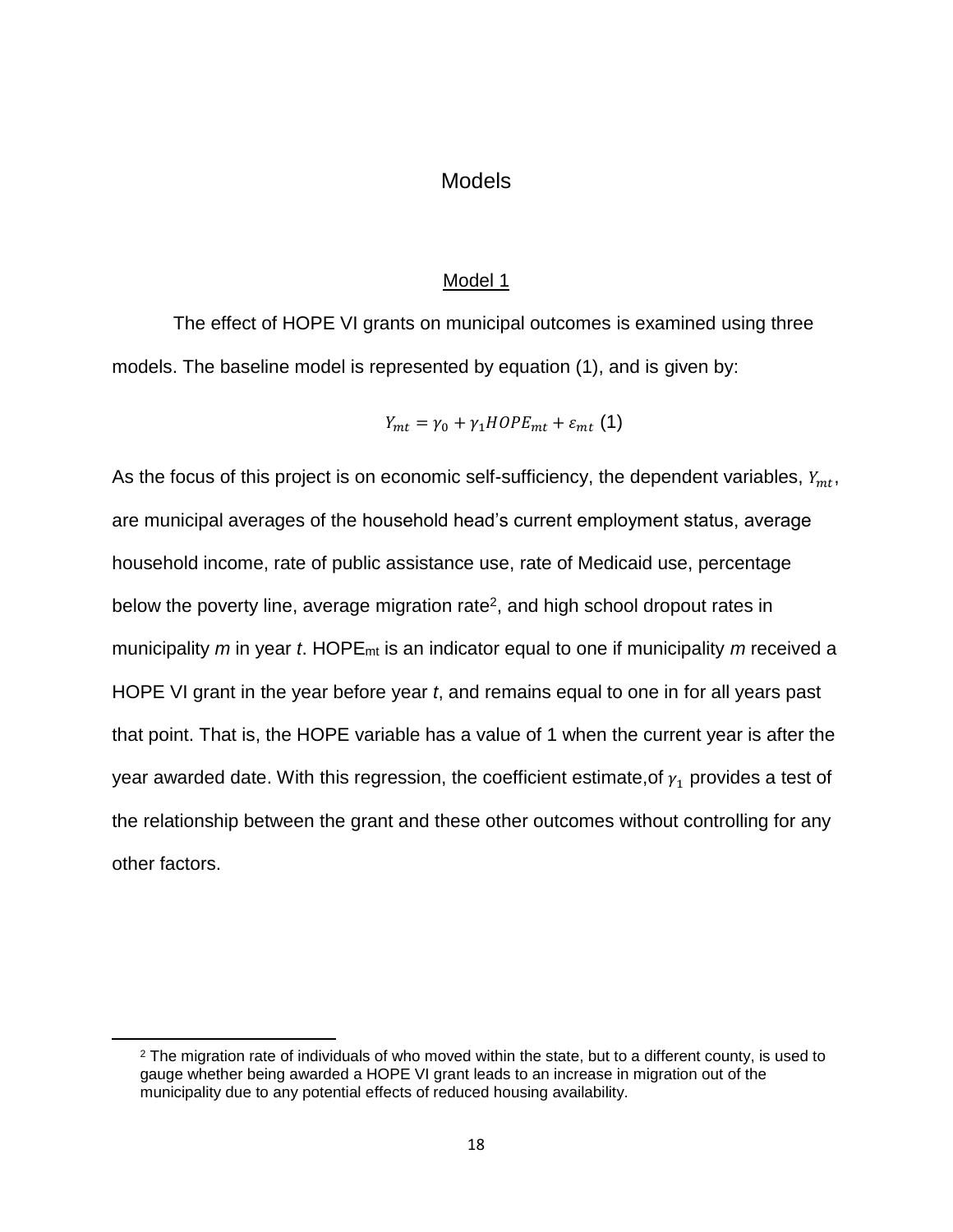#### Model 2

In order to control for other factors in a straightforward way, I add municipality and time fixed effects as shown in equation (2).

$$
Y_{mt} = \gamma_0 + \gamma_1 H OPE_{mt} + M_m + T_t + \varepsilon_{mt}
$$
 (2)

 $M<sub>m</sub>$  and  $T<sub>t</sub>$  are for municipal and time fixed effects which will control for natural variation between cities and years which could lead to observed differences in the effects of the HOPE grant when it is not the true cause. The coefficient of interest is  $\gamma_1$ , which measures whether the outcome variables  $(Y_{mt})$  changed after the grants were introduced.  $E_{mt}$  is an error term.

#### Model 3

Next, I examined whether HOPE VI grants alter the average characteristics of municipalities differentially depending on the poverty rate in the municipality before the grant is administered. This model is presented in equation (3).

$$
Y_{mt} = \beta_0 + \beta_1 H OPE_{mt} + \beta_2 Power t y_m * H OPE_{mt} + M_m + T_t + \varepsilon_{mt} \quad (3)
$$

The  $H OPE_{mt}$  indicator and  $Y_{mt}$  are measured as in equation (1). The variable  $Powerty_m$  is a measure of the percentage of individuals below the poverty line in 2005, a period of time before the HOPE VI grant is made. The coefficient of interest is  $\beta_2$ , which measures whether the outcome variables  $(Y_{mt})$  changed differentially by poverty status after the grants were introduced. As in equation (2)  $M_m$  and  $T_t$  are municipal and time fixed effects and  $\mathcal{E}_{mt}$  is the error term.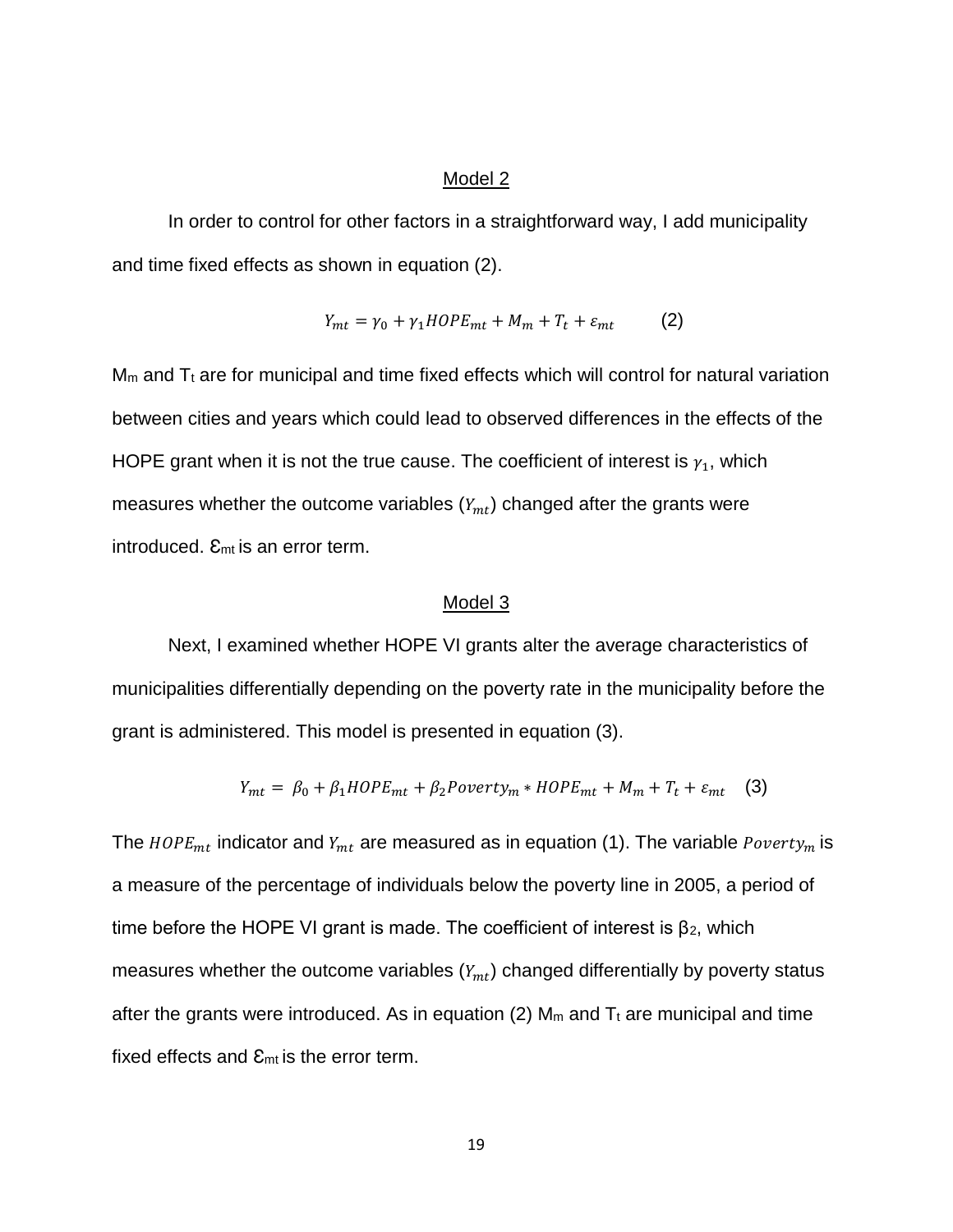For this model the creation of an interaction effect between the  $\it{Powerly}_m$  and  $H OPE_{mt}$  was necessary, predicated by producing the  $Poverty_m$  variable itself. In order to do this I define high poverty as metropolitan areas that were below the 25<sup>th</sup> percentile of the povertyline measure in the year 2005. Using the Poverty<sub>m</sub> and the HOPE<sub>mt</sub> variables, the interaction variable, labeled intxn, was created.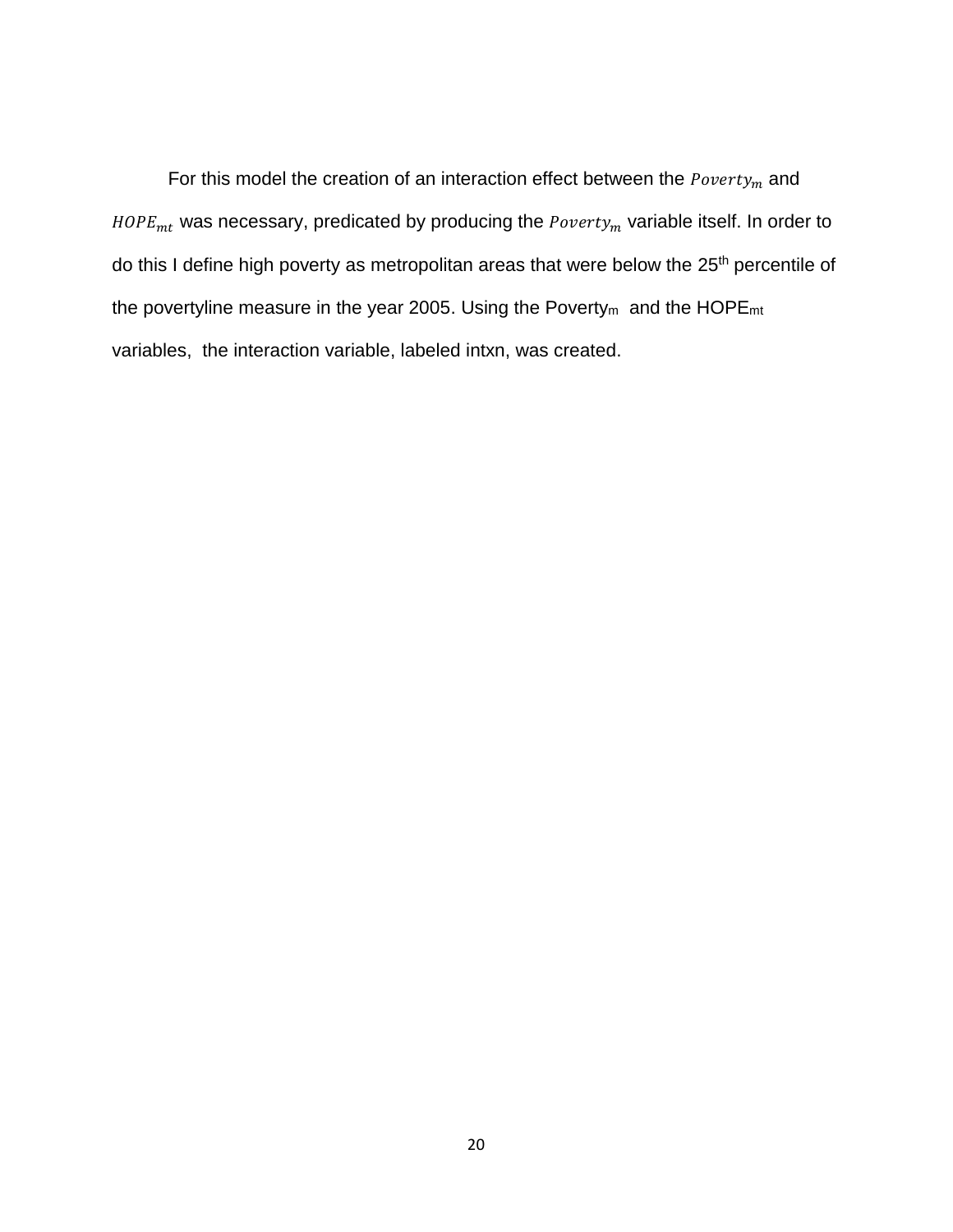## Results

The results of the different regressions are summarized in the tables below. For Model 1 (results seen in Table 4), which regressed each of the seven dependent variables (Table 2) against the HOPE variable, the HOPE variable is statistically significant for employment, Medicaid use, and the poverty rate. The signs for these variables shows that after the application of a HOPE grant there are lower levels of employment, higher levels of Medicaid use, and residents are more likely to be above the poverty line. The results of lower levels of employment, but reduced poverty rate are contradictory and the most likely explanation for this discrepancy is the simplicity of Model 1, which compares the average outcomes of the metropolitan areas before and after the grant was given. Failing to control for time and area fixed effects means that the individual characteristics of the areas are not taken into account, and natural changes over time in these variables are not accounted for.

|                                                  | <b>HHIncome</b>          | <b>Employed</b>       | <b>PublicAssist</b>  | Medicaid            | <b>PovertyLine</b>   | <b>Migrate</b>  | <b>Dropout</b>     |
|--------------------------------------------------|--------------------------|-----------------------|----------------------|---------------------|----------------------|-----------------|--------------------|
| <b>HOPE</b>                                      | $-1571.00$<br>(2793.819) | $-0.06***$<br>(0.016) | 0.00<br>(0.004)      | $0.02^*$<br>(0.010) | $0.04***$<br>(0.009) | 0.00<br>(0.010) | $-0.00$<br>(0.012) |
| <b>Constant</b>                                  | 68426.31***              | $0.68***$             | $0.01$ <sup>**</sup> | $0.07***$           | $0.11***$            | $0.13***$       | $0.12***$          |
| <b>Observations</b>                              | (2296.930)<br>108        | (0.013)<br>108        | (0.004)<br>108       | (0.009)<br>108      | (0.007)<br>108       | (0.008)<br>108  | (0.009)<br>108     |
| Adjusted $R^2$<br>Standard errors in parentheses | $-0.01$                  | 0.10                  | $-0.00$              | 0.03                | 0.13                 | $-0.01$         | $-0.01$            |

<span id="page-26-0"></span>

| Table 4: Model 1 Regression |  |  |  |  |
|-----------------------------|--|--|--|--|
|-----------------------------|--|--|--|--|

\* *p* < 0.05, \*\* *p* < 0.01, \*\*\* *p* < 0.001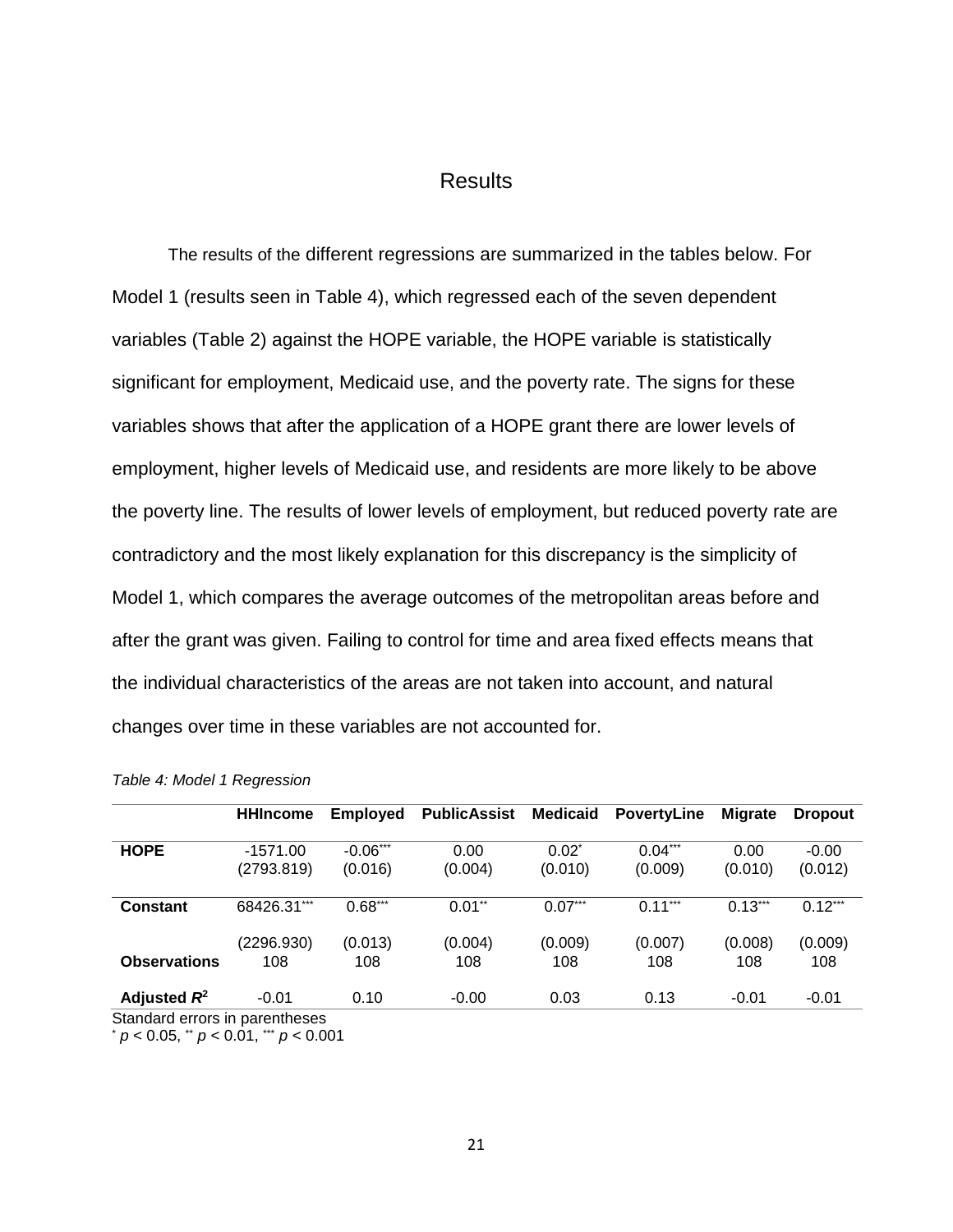For Models 2 and 3, time and area fixed effects are used in the regressions to control for changes within a year that are common across all metro areas, and the individual characteristics of metropolitan areas that are fixed over the sample period. The omitted group is the area of Akron, Ohio and the year 2005.<sup>3</sup> In Model 2 (results in Table 5), the coefficient estimates for the HOPE variable are no longer statistically significant, though the magnitude of the estimates for employed, Medicaid, and poverty line are similarly signed as in Model 1. That the statistical significance disappears once one controls for fixed effects suggests that the HOPE VI grants are unlikely to be underlying the observed changes in these average outcomes.

|                  | <b>HHIncome</b>    | <b>Employed</b> | <b>PublicAssist</b> | <b>Medicaid</b> | <b>PovertyLine</b> | <b>Migrate</b>     | <b>Dropout</b> |
|------------------|--------------------|-----------------|---------------------|-----------------|--------------------|--------------------|----------------|
| <b>HOPE</b>      | 283.71             | $-0.01$         | $-0.00$             | 0.02            | 0.01               | $-0.01$            | 0.00           |
|                  | (2535.257)         | (0.017)         | (0.007)             | (0.013)         | (0.013)            | (0.014)            | (0.014)        |
|                  |                    |                 |                     |                 |                    |                    |                |
| <b>Year 2005</b> | 0.00               | 0.00            | 0.00                | 0.00            | 0.00               | 0.00               | 0.00           |
|                  | $\left( . \right)$ | (.)             | (.)                 | (.)             | (.)                | $\left( . \right)$ | (.)            |
|                  |                    |                 |                     |                 |                    |                    |                |
| <b>Year 2006</b> | 6323.81            | 0.02            | 0.00                | $-0.01$         | $-0.01$            | 0.01               | $-0.00$        |
|                  | (2994.461)         | (0.020)         | (0.009)             | (0.016)         | (0.016)            | (0.017)            | (0.017)        |
|                  |                    |                 |                     |                 |                    |                    |                |
| <b>Year 2007</b> | 7041.19            | 0.00            | 0.00                | $-0.01$         | $-0.01$            | 0.01               | $-0.00$        |
|                  | (3139.986)         | (0.021)         | (0.009)             | (0.016)         | (0.017)            | (0.018)            | (0.018)        |
|                  |                    |                 |                     |                 |                    |                    |                |
| <b>Year 2008</b> | 5785.63            | $-0.01$         | 0.00                | $-0.01$         | 0.02               | 0.02               | $-0.02$        |
|                  | (3333.063)         | (0.023)         | (0.010)             | (0.017)         | (0.018)            | (0.019)            | (0.019)        |
|                  |                    |                 |                     |                 |                    |                    |                |
| <b>Year 2009</b> | 6515.41            | $-0.02$         | 0.00                | 0.01            | 0.01               | $-0.00$            | $-0.02$        |
|                  | (3445.013)         | (0.023)         | (0.010)             | (0.018)         | (0.018)            | (0.020)            | (0.019)        |
|                  |                    |                 |                     |                 |                    |                    |                |
| <b>Year 2010</b> | 9885.15**          | $-0.01$         | 0.00                | $-0.01$         | $-0.00$            | $-0.00$            | $-0.01$        |
|                  | (3565.977)         | (0.024)         | (0.010)             | (0.019)         | (0.019)            | (0.020)            | (0.020)        |
|                  |                    |                 |                     |                 |                    |                    |                |
| <b>Year 2011</b> | 8412.47            | $-0.03$         | 0.01                | $-0.01$         | 0.02               | 0.00               | $-0.02$        |
|                  |                    |                 |                     |                 |                    |                    |                |

<span id="page-27-0"></span>

|  |  | Table 5: Model 2 Regression |
|--|--|-----------------------------|
|--|--|-----------------------------|

l

<sup>3</sup> This is why coefficient estimates and standard errors for Akron, OH and the year 2005 are reported as zeros in Tables 5 and 6.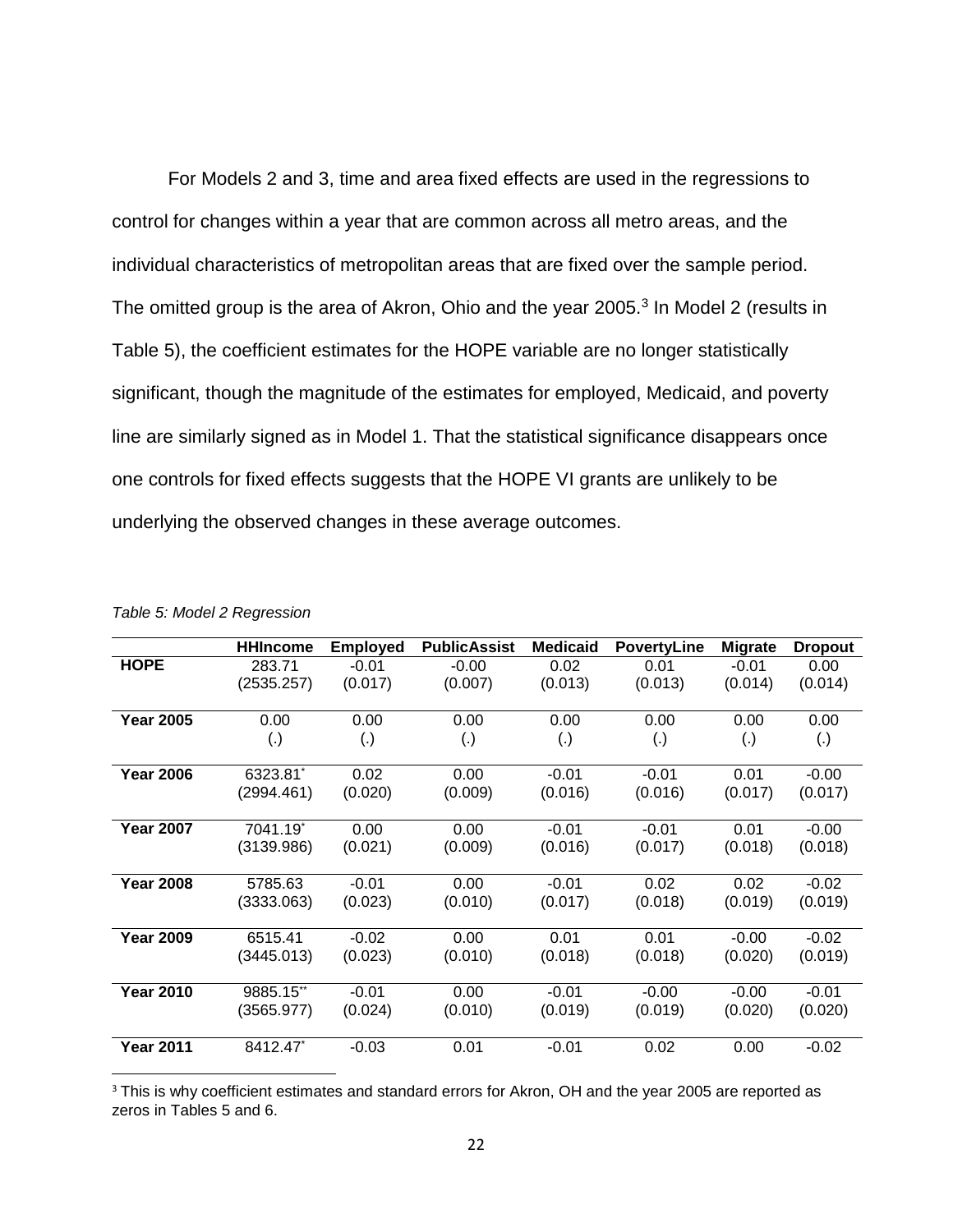|                                               | (3831.470)                             | (0.026)                   | (0.011)             | (0.020)                    | (0.020)                   | (0.022)              | (0.022)              |
|-----------------------------------------------|----------------------------------------|---------------------------|---------------------|----------------------------|---------------------------|----------------------|----------------------|
| <b>Year 2012</b>                              | $11\overline{248.81}$ **<br>(3831.470) | $-0.03$<br>(0.026)        | 0.00<br>(0.011)     | 0.00<br>(0.020)            | $0.05*$<br>(0.020)        | 0.04<br>(0.022)      | $-0.03$<br>(0.022)   |
| <b>Year 2013</b>                              | $11398.45$ **<br>(3831.470)            | $-0.03$<br>(0.026)        | $-0.00$<br>(0.011)  | $-0.01$<br>(0.020)         | 0.03<br>(0.020)           | 0.01<br>(0.022)      | $-0.02$<br>(0.022)   |
| Akron, Ohio                                   | 0.00<br>(.)                            | 0.00<br>$\left( .\right)$ | 0.00<br>(.)         | 0.00<br>$\left( . \right)$ | 0.00<br>$\left( .\right)$ | 0.00<br>(.)          | 0.00<br>(.)          |
| Beaumont,<br><b>Texas</b>                     | $-6593.92$<br>(3329.093)               | $-0.07**$<br>(0.023)      | $-0.02$<br>(0.010)  | 0.00<br>(0.017)            | 0.03<br>(0.018)           | $0.07***$<br>(0.019) | $0.08***$<br>(0.019) |
| Bremerton,<br>Washington                      | 16954.50***<br>(3423.109)              | $-0.01$<br>(0.023)        | $-0.02"$<br>(0.010) | $-0.05**$<br>(0.018)       | $-0.05**$<br>(0.018)      | 0.02<br>(0.019)      | $-0.03$<br>(0.019)   |
| Charlotte,<br><b>North</b><br><b>Carolina</b> | 7266.65*                               | $0.05^*$                  | $-0.02"$            | $-0.01$                    | $-0.01$                   | $0.06**$             | $0.06**$             |
|                                               | (3503.304)                             | (0.024)                   | (0.010)             | (0.018)                    | (0.018)                   | (0.020)              | (0.020)              |
| Denver,<br>Colorado                           | 19208.76***<br>(3603.791)              | $0.08**$<br>(0.024)       | $-0.02$<br>(0.010)  | $-0.02$<br>(0.019)         | $-0.02$<br>(0.019)        | $0.05^*$<br>(0.021)  | 0.02<br>(0.020)      |
| Fayetville,                                   | $-695.10$                              | 0.00                      | $-0.02"$            | $-0.01$                    | 0.00                      | $0.07***$            | 0.02                 |
| <b>North</b><br><b>Carolina</b>               | (3364.657)                             | (0.023)                   | (0.010)             | (0.018)                    | (0.018)                   | (0.019)              | (0.019)              |
| Fort Myers,                                   | $-6259.69$                             | $-0.03$                   | $-0.02$             | $-0.03$                    | $-0.01$                   | $0.04*$              | $0.06**$             |
| <b>Florida</b>                                | (3317.153)                             | (0.022)                   | (0.010)             | (0.017)                    | (0.017)                   | (0.019)              | (0.019)              |
| Kingsport,<br><b>Tennessee</b>                | -9928.68**                             | $-0.16***$                | 0.02                | $0.10***$                  | $0.05^{**}$               | $0.05**$             | $0.14***$            |
|                                               | (3329.093)                             | (0.023)                   | (0.010)             | (0.017)                    | (0.018)                   | (0.019)              | (0.019)              |
| Lexington,<br>Kentucky                        | $-565.02$                              | $0.06*$                   | $-0.02$             | $-0.03$ *                  | $-0.01$                   | $0.09***$            | 0.03                 |
|                                               | (3317.153)                             | (0.022)                   | (0.010)             | (0.017)                    | (0.017)                   | (0.019)              | (0.019)              |
| Louisville,<br>Kentucky                       | $-2161.92$                             | $-0.01$                   | $-0.01$             | $-0.01$                    | 0.01                      | $0.04*$              | $0.05^*$             |
|                                               | (3317.153)                             | (0.022)                   | (0.010)             | (0.017)                    | (0.017)                   | (0.019)              | (0.019)              |
| St. Louis,<br><b>Missouri</b>                 | 6523.80                                | 0.02                      | $-0.02$             | $-0.01$                    | $-0.02$                   | 0.02                 | 0.02                 |
|                                               | (3603.791)                             | (0.024)                   | (0.010)             | (0.019)                    | (0.019)                   | (0.021)              | (0.020)              |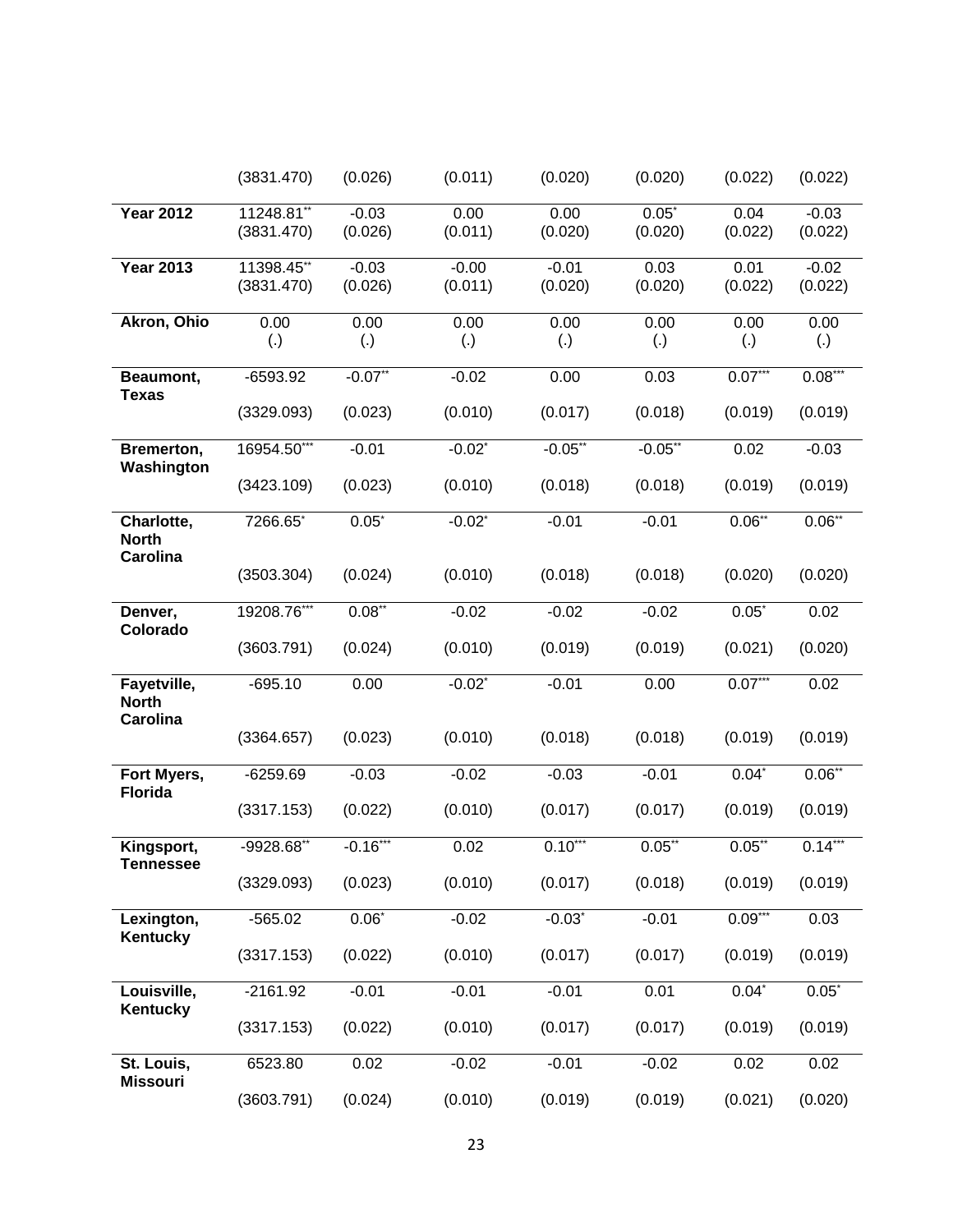| Washington<br>D.C.  | 29556.57***               | $0.06^*$             | $-0.01$                         | 0.01                 | $-0.02$              | 0.01                 | 0.03                 |
|---------------------|---------------------------|----------------------|---------------------------------|----------------------|----------------------|----------------------|----------------------|
|                     | (3364.657)                | (0.023)              | (0.010)                         | (0.018)              | (0.018)              | (0.019)              | (0.019)              |
| <b>Constant</b>     | 55329.28***<br>(3075.890) | $0.66***$<br>(0.021) | $0.02$ <sup>**</sup><br>(0.009) | $0.08***$<br>(0.016) | $0.12***$<br>(0.016) | $0.08***$<br>(0.017) | $0.09***$<br>(0.017) |
| <b>Observations</b> | 108                       | 108                  | 108                             | 108                  | 108                  | 108                  | 108                  |
| Adjusted $R^2$      | 0.73                      | 0.65                 | 0.12                            | 0.48                 | 0.38                 | 0.25                 | 0.50                 |

Standard errors in parentheses

 $* p < 0.05$ ,  $* p < 0.01$ ,  $* * p < 0.001$ 

Model 3 expands on the framework of Model 2 by incorporating an interaction effect which tests whether the HOPE VI grant has a different effect when the initial levels of poverty in an area are greater. The results can be seen in Table 6, and as with Model 2, the main effect of HOPE is not found to be statistically significant for any of the dependent variables. While not statistically significant, the main effect estimates for Medicaid and Poverty Line are almost identical to those for Model 2. In contrast, the interaction effect is statistically significant for employment and the poverty line. These estimates suggest that higher poverty areas experience declines in employment and in the poverty rate after the administration of the HOPE grant relative to less poverty dense areas prior to the grant. These two estimates appear at odds, a finding which I discuss further in the next section.

|             | HHIncome            | <b>Emploved</b>       | <b>PublicAssist Medicaid</b> |                 | <b>PovertyLine</b> | <b>Migrate</b>     | <b>Dropout</b>     |
|-------------|---------------------|-----------------------|------------------------------|-----------------|--------------------|--------------------|--------------------|
| <b>HOPE</b> | 46.71<br>(2633.258) | 0.00<br>(0.017)       | $-0.00$<br>(0.008)           | 0.02<br>(0.014) | 0.02<br>(0.013)    | $-0.01$<br>(0.015) | $-0.00$<br>(0.015) |
| intxn       | 1482.54             | $-0.07$ <sup>**</sup> | $-0.02$                      | $-0.03$         | $-0.05^*$          | 0.04               | 0.01               |

<span id="page-29-0"></span>*Table 6: Model 3 Regression*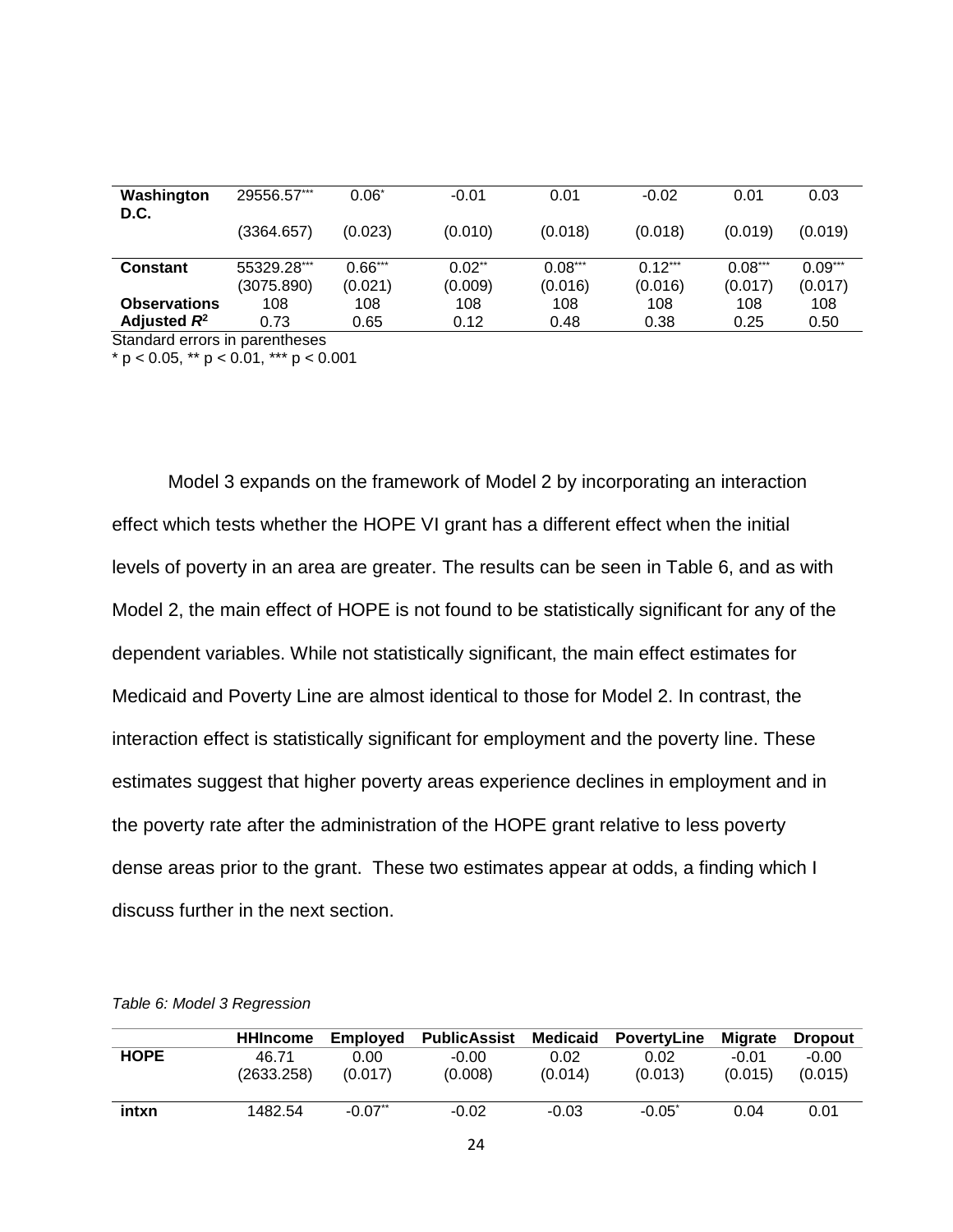|                            | (4156.061)             | (0.027)           | (0.012)              | (0.021)            | (0.021)            | (0.023)         | (0.023)            |
|----------------------------|------------------------|-------------------|----------------------|--------------------|--------------------|-----------------|--------------------|
| <b>Year 2005</b>           | 0.00                   | 0.00              | 0.00                 | 0.00               | 0.00               | 0.00            | 0.00               |
|                            | $\left( .\right)$      | $\left( .\right)$ | $\left( .\right)$    | (.)                | $\left( .\right)$  | (.)             | (.)                |
|                            |                        |                   |                      |                    |                    |                 |                    |
| <b>Year 2006</b>           | 6155.72*<br>(3046.262) | 0.03<br>(0.020)   | 0.01<br>(0.009)      | $-0.01$<br>(0.016) | $-0.00$<br>(0.015) | 0.01<br>(0.017) | $-0.00$<br>(0.017) |
|                            |                        |                   |                      |                    |                    |                 |                    |
| <b>Year 2007</b>           | 6912.59*               | 0.01              | 0.00                 | $-0.01$            | $-0.01$            | 0.01            | $-0.00$            |
|                            | (3176.378)             | (0.021)           | (0.009)              | (0.016)            | (0.016)            | (0.018)         | (0.018)            |
|                            |                        |                   |                      |                    |                    |                 |                    |
| <b>Year 2008</b>           | 5572.99<br>(3402.531)  | 0.00<br>(0.022)   | 0.00<br>(0.010)      | $-0.01$<br>(0.018) | 0.03<br>(0.017)    | 0.01<br>(0.019) | $-0.02$<br>(0.019) |
|                            |                        |                   |                      |                    |                    |                 |                    |
| <b>Year 2009</b>           | 6322.52                | $-0.01$           | 0.01                 | 0.01               | 0.02               | $-0.01$         | $-0.02$            |
|                            | (3504.394)             | (0.023)           | (0.010)              | (0.018)            | (0.018)            | (0.020)         | (0.020)            |
| <b>Year 2010</b>           | 9712.01**              | $-0.00$           | 0.00                 | $-0.01$            | 0.00               | $-0.01$         | $-0.01$            |
|                            | (3616.716)             | (0.024)           | (0.010)              | (0.019)            | (0.018)            | (0.020)         | (0.020)            |
|                            |                        |                   |                      |                    |                    |                 |                    |
| <b>Year 2011</b>           | 8278.83*               | $-0.02$           | 0.02                 | $-0.01$            | 0.02               | 0.00            | $-0.02$            |
|                            | (3869.015)             | (0.025)           | (0.011)              | (0.020)            | (0.020)            | (0.022)         | (0.022)            |
| <b>Year 2012</b>           | 11115.17**             | $-0.03$           | 0.00                 | 0.01               | $0.05*$            | 0.04            | $-0.03$            |
|                            | (3869.015)             | (0.025)           | (0.011)              | (0.020)            | (0.020)            | (0.022)         | (0.022)            |
|                            |                        |                   |                      |                    |                    |                 |                    |
| <b>Year 2013</b>           | 11264.81**             | $-0.02$           | $-0.00$              | $-0.00$            | 0.03               | 0.01            | $-0.02$            |
|                            | (3869.015)             | (0.025)           | (0.011)              | (0.020)            | (0.020)            | (0.022)         | (0.022)            |
| Akron, Ohio                | 0.00                   | 0.00              | 0.00                 | 0.00               | 0.00               | 0.00            | 0.00               |
|                            | $\left( .\right)$      | $\left( .\right)$ | $\left( .\right)$    | (.)                | $\left( .\right)$  | (.)             | (.)                |
| Beaumont,                  | $-5302.44$             | $-0.13***$        | $-0.03$ *            | $-0.02$            | $-0.02$            | $0.11***$       | $0.09**$           |
| <b>Texas</b>               |                        |                   |                      |                    |                    |                 |                    |
|                            | (4929.795)             | (0.032)           | (0.014)              | (0.025)            | (0.025)            | (0.028)         | (0.028)            |
|                            |                        |                   |                      |                    |                    |                 |                    |
| Bremerton,                 | 18193.32***            | $-0.07$ *         | $-0.04$ **           | $-0.07**$          | $-0.10***$         | $0.06*$         | $-0.02$            |
| Washington                 | (4888.444)             | (0.032)           | (0.014)              | (0.025)            | (0.025)            | (0.027)         | (0.027)            |
|                            |                        |                   |                      |                    |                    |                 |                    |
|                            |                        |                   |                      |                    |                    |                 |                    |
| Charlotte,<br><b>North</b> |                        |                   |                      |                    |                    |                 |                    |
| <b>Carolina</b>            | 8479.13                | $-0.01$           | $-0.04"$             | $-0.03$            | $-0.05"$           | $0.09***$       | $0.07*$            |
|                            | (4893.947)             | (0.032)           | (0.014)              | (0.025)            | (0.025)            | (0.027)         | (0.027)            |
|                            |                        |                   |                      |                    |                    |                 |                    |
| Denver,                    | 20394.91***            | 0.02              | $-0.03"$             | $-0.05$            | $-0.06$            | $0.09**$        | 0.04               |
| Colorado                   | (4916.884)             | (0.032)           | (0.014)              | (0.025)            | (0.025)            | (0.027)         | (0.028)            |
|                            |                        |                   |                      |                    |                    |                 |                    |
| Fayetville,                | $-418.31$              | $-0.01$           | $-0.02$ <sup>*</sup> | $-0.02$            | $-0.01$            | $0.07***$       | 0.02               |
| <b>North</b>               |                        |                   |                      |                    |                    |                 |                    |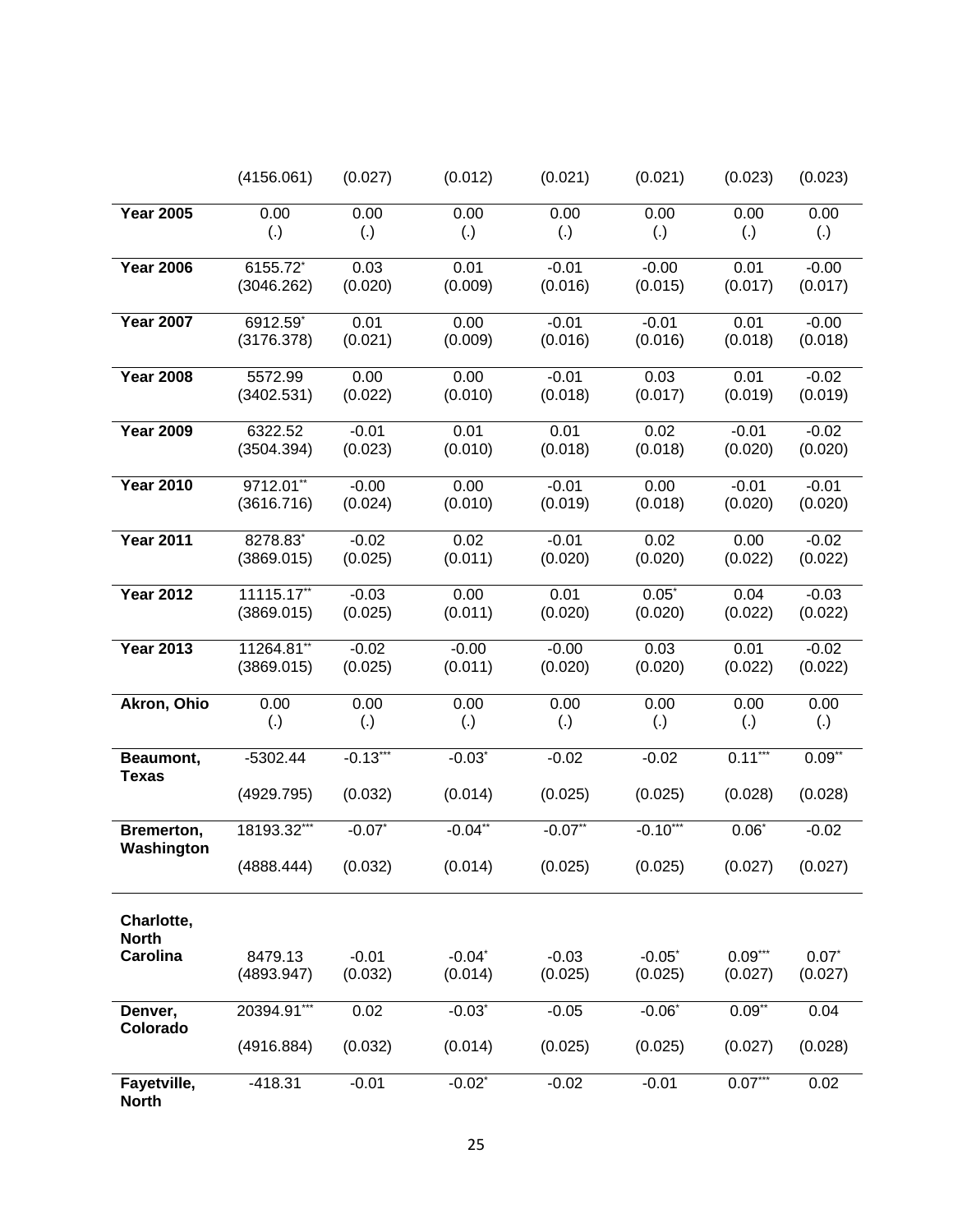| <b>Carolina</b>     |             |              |             |             |             |             |           |
|---------------------|-------------|--------------|-------------|-------------|-------------|-------------|-----------|
|                     |             | (0.023)      | (0.010)     | (0.018)     | (0.018)     | (0.019)     | (0.019)   |
|                     | (3469.539)  |              |             |             |             |             |           |
| Fort Myers,         | $-4941.88$  | $-0.10^{**}$ | $-0.03$ *   | $-0.06"$    | $-0.06"$    | $0.08^{**}$ | $0.07^*$  |
| <b>Florida</b>      |             |              |             |             |             |             |           |
|                     | (4976.212)  | (0.032)      | (0.014)     | (0.026)     | (0.025)     | (0.028)     | (0.028)   |
| Kingsport,          | $-8637.20$  | $-0.23***$   | 0.00        | $0.08^{**}$ | 0.01        | $0.09^{17}$ | $0.15***$ |
| Tennessee           |             |              |             |             |             |             |           |
|                     | (4929.795)  | (0.032)      | (0.014)     | (0.025)     | (0.025)     | (0.028)     | (0.028)   |
| Lexington,          | 752.79      | $-0.01$      | $-0.03"$    | $-0.06"$    | $-0.06"$    | $0.13***$   | 0.04      |
| Kentucky            |             |              |             |             |             |             |           |
|                     | (4976.212)  | (0.032)      | (0.014)     | (0.026)     | (0.025)     | (0.028)     | (0.028)   |
| Louisville,         | $-2161.92$  | $-0.01$      | $-0.01$     | $-0.01$     | 0.01        | $0.04*$     | $0.05^*$  |
| Kentucky            |             |              |             |             |             |             |           |
|                     | (3333.918)  | (0.022)      | (0.010)     | (0.017)     | (0.017)     | (0.019)     | (0.019)   |
| St. Louis,          | 7709.95     | $-0.04$      | $-0.03$ *   | $-0.03$     | $-0.06^{*}$ | 0.05        | 0.03      |
| <b>Missouri</b>     |             |              |             |             |             |             |           |
|                     | (4916.884)  | (0.032)      | (0.014)     | (0.025)     | (0.025)     | (0.027)     | (0.028)   |
| Washington          | 30821.72*** | $-0.00$      | $-0.02$     | $-0.01$     | $-0.06"$    | 0.05        | 0.04      |
| D.C.                |             |              |             |             |             |             |           |
|                     | (4900.436)  | (0.032)      | (0.014)     | (0.025)     | (0.025)     | (0.027)     | (0.028)   |
| <b>Constant</b>     | 54363.94*** | $0.71***$    | $0.04^{**}$ | $0.10***$   | $0.15***$   | $0.05*$     | $0.08***$ |
|                     | (4108.577)  | (0.027)      | (0.012)     | (0.021)     | (0.021)     | (0.023)     | (0.023)   |
| <b>Observations</b> | 108         | 108          | 108         | 108         | 108         | 108         | 108       |
| Adjusted $R^2$      | 0.73        | 0.67         | 0.13        | 0.49        | 0.42        | 0.27        | 0.49      |

Standard errors in parentheses

\* *p* < 0.05, \*\* *p* < 0.01, \*\*\* *p* < 0.001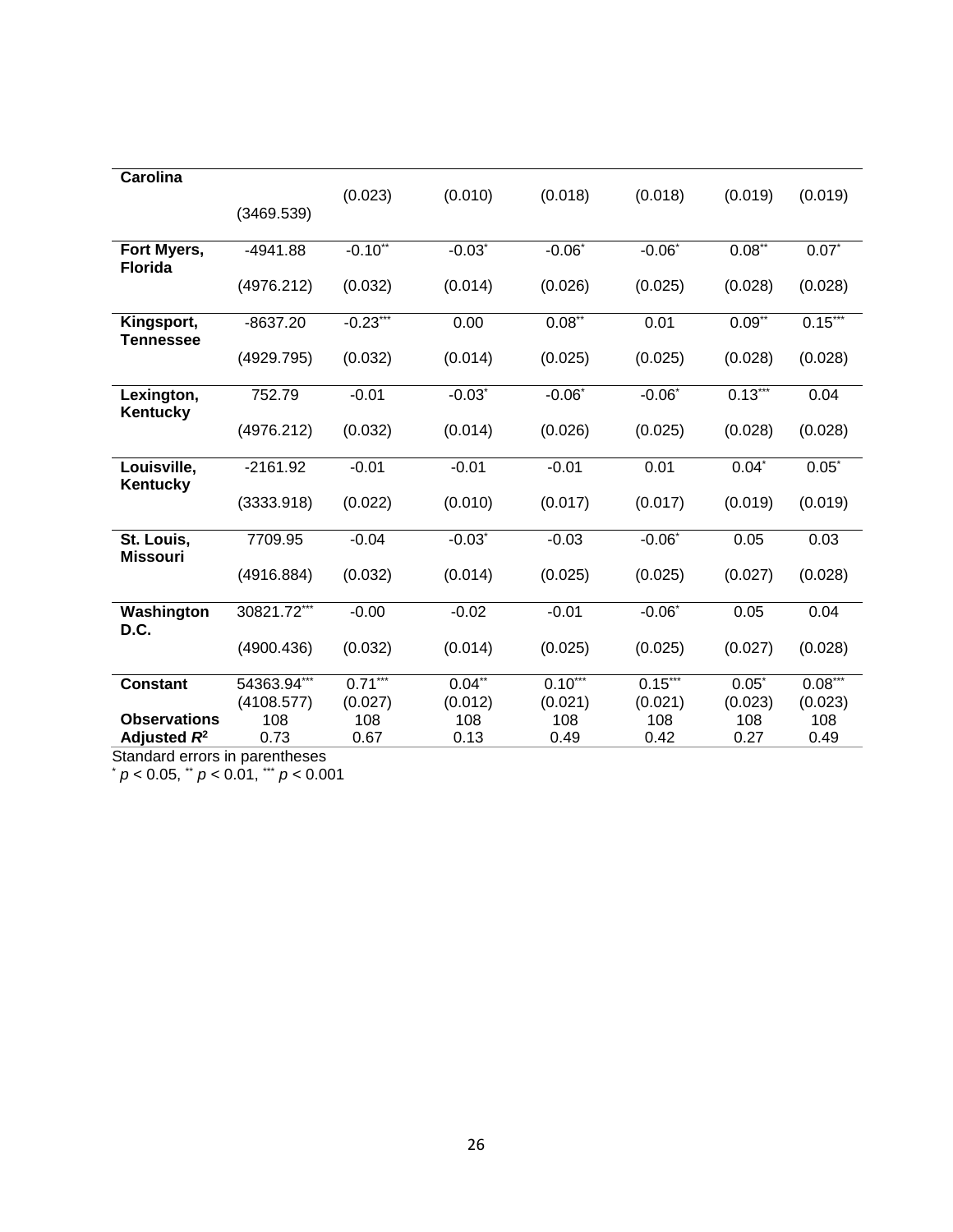## **Discussion**

The regression results suggest that overall the HOPE VI grant money does not appear to have much of a relationship to the economic outcomes selected for this study. Though Model 1 found statistically significant effects, these results did not hold true when the area and time fixed effects were accounted for in Model 2. Therefore, in the context of this study, the fixed factors that are particular to a certain area or year appear to be more important in influencing economic outcomes than the HOPE VI grant money. In Model 3 the results of the interaction effects seemingly contradict each other, indicating that in areas of higher poverty the HOPE grant causes declines in employment and in the poverty line. .

#### **Limitations**

The ambiguous conclusions drawn from this study are likely due to substantial limitations, primarily stemming from a lack of data at precise geographical areas. Ideally the dependent variables would have been isolated to smaller areas, perhaps within census tracts, in order to more accurately identify the exact communities that received grants. However, the smallest area available in the public use CPS data is a metropolitan area. This means that the effects of the grant money, which was given to far smaller communities within these areas, is assumed to have a strong enough effect on the metropolitan area as to influence its average economic outcomes. In reality, considering the size of these areas and the amount of grant money, this seems highly improbable.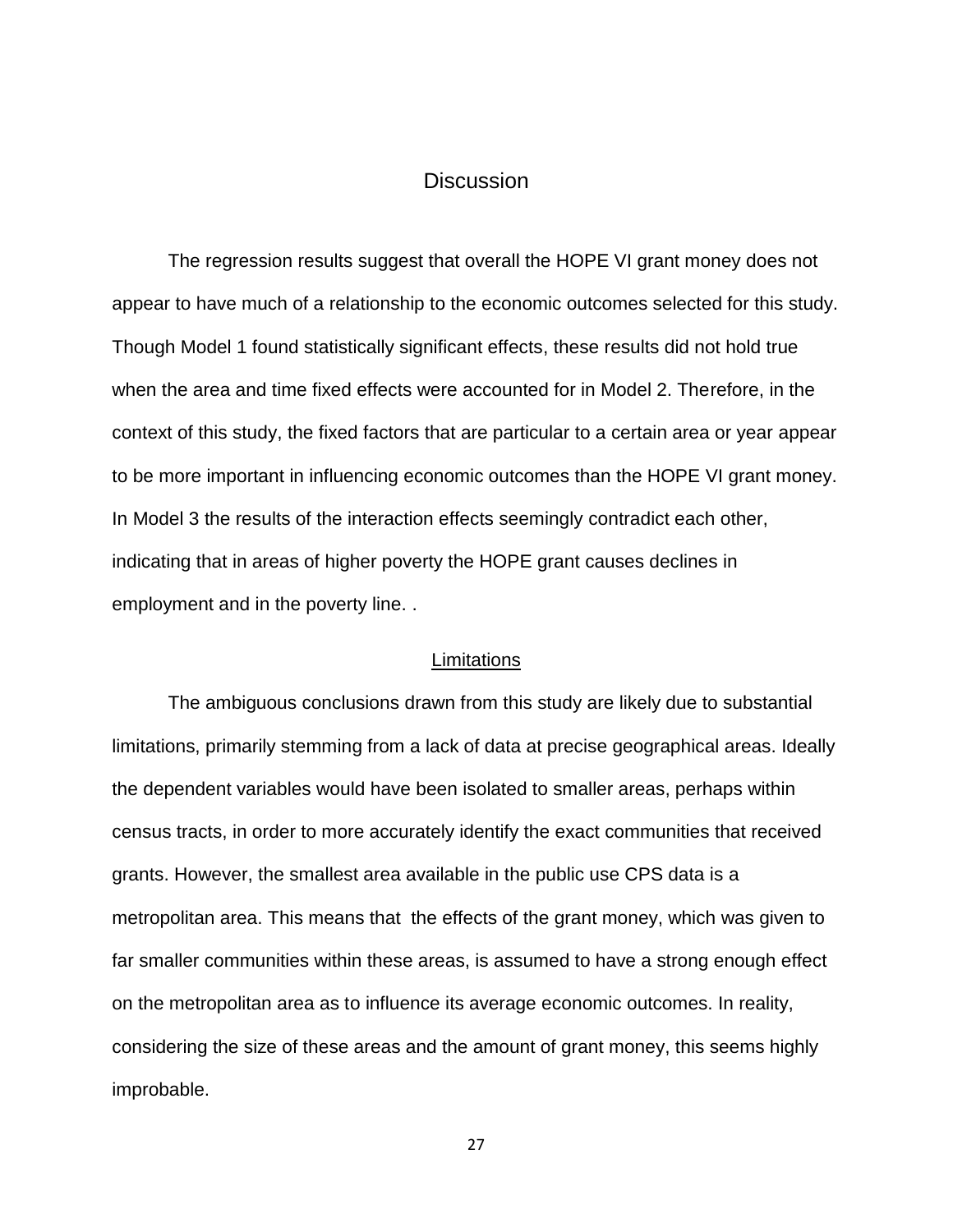The sample size itself is an additional issue. Constraints on what data was available where and when in the CPS resulted in a selection of only 12 municipalities. In the future by examining some of the other 200 communities which have received this grant the results would have improved accuracy.

Time is an additional factor to be considered when attempting to observe the effects of the HOPE VI grant money. While a small time lag amounting to less than a year was instituted in the calculation of the HOPE variable (HOPE had a value of 1 if it was the year *after* the grant award date) it is possible that further time would be necessary for the effects of the grant money to manifest, whether from actually putting the funding to use in the form of development and construction, or for the surrounding environment to have an effect on the inhabitants. Even for the earliest periods used in this study short-term outcomes are the only observable results. Additionally, as was seen in numerous MTO studies the strongest effects on economic indicators were for the children who participated in the study – if this holds true in future cases change is more likely to be seen in the long-run, and an examination of short-term effects may lead one to falsely conclude that there is no effect. Taken together, these limitations suggest that given a smaller observed area and a more flexible measure of the HOPE grant to allow for lagged effects we may have had different results.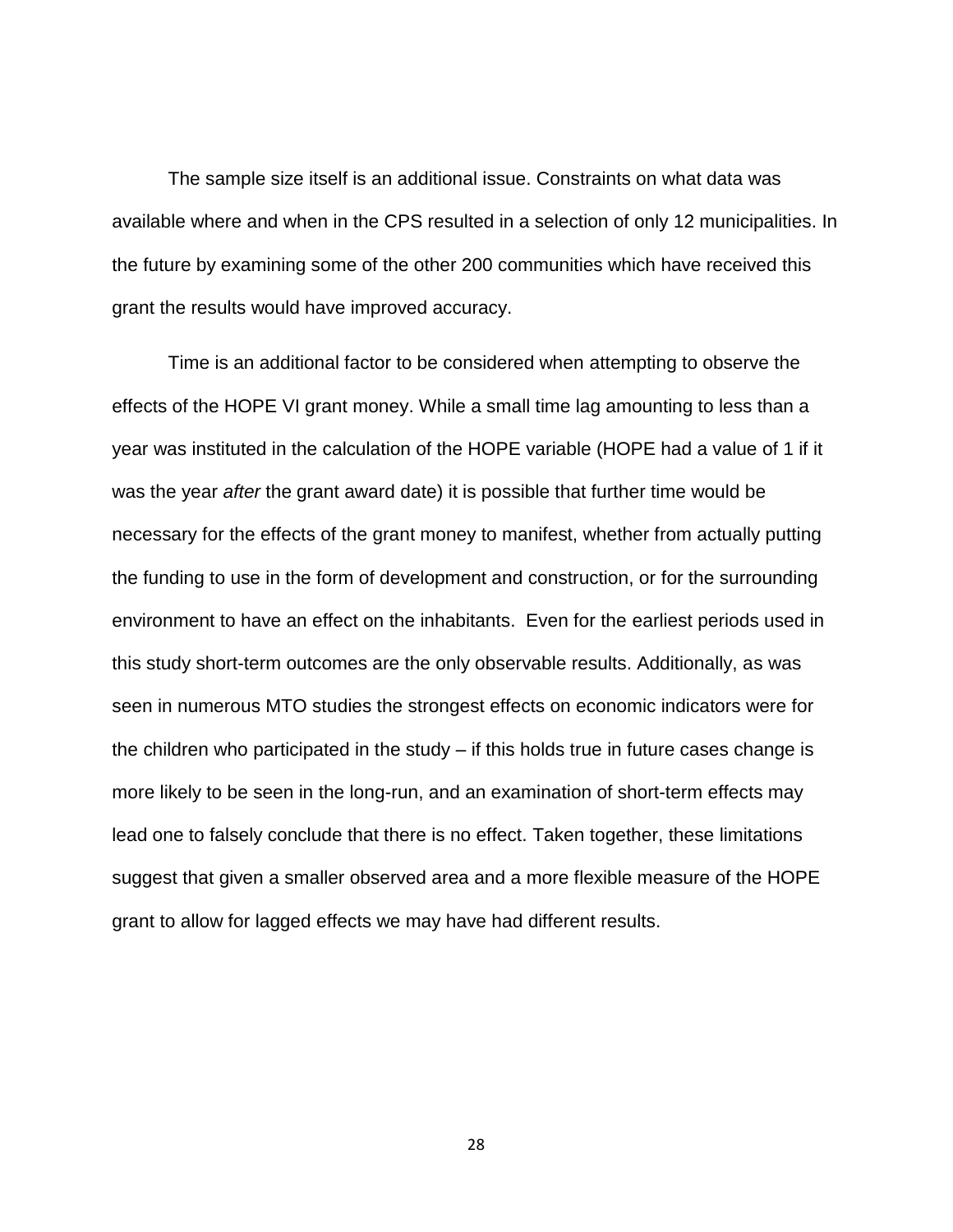## **Conclusion**

Ultimately, this study found ambiguous economic effects of the HOPE grant money on the selected dependent economic outcomes. It is worthwhile at this point in time to consider what this ultimately means for mixed-income communities. Though this study is far from conclusive it suggests that we may be able to learn more from a more appropriate analysis, using data at a more narrowly defined geographic area. At the same time it does not refute the findings of analysis of other housing related experiments such as Moving to Opportunity, which have shown that the health outcomes, both physical and mental, were improved when participants were moved to lower poverty areas. Consequently, even if the current analysis failed to find strong evidence that mixed-income communities improves average economic measures of a municipality, it could provide a basic framework for future analysis.

In future studies, taking into account the limitations of using public use CPS data, accessing restricted use data through one of the Federal Statistical Research Data Centers (RDCs) would prove valuable in improving accuracy and validity of the model. Before decisions can be made regarding the future of these programs additional research needs to be completed.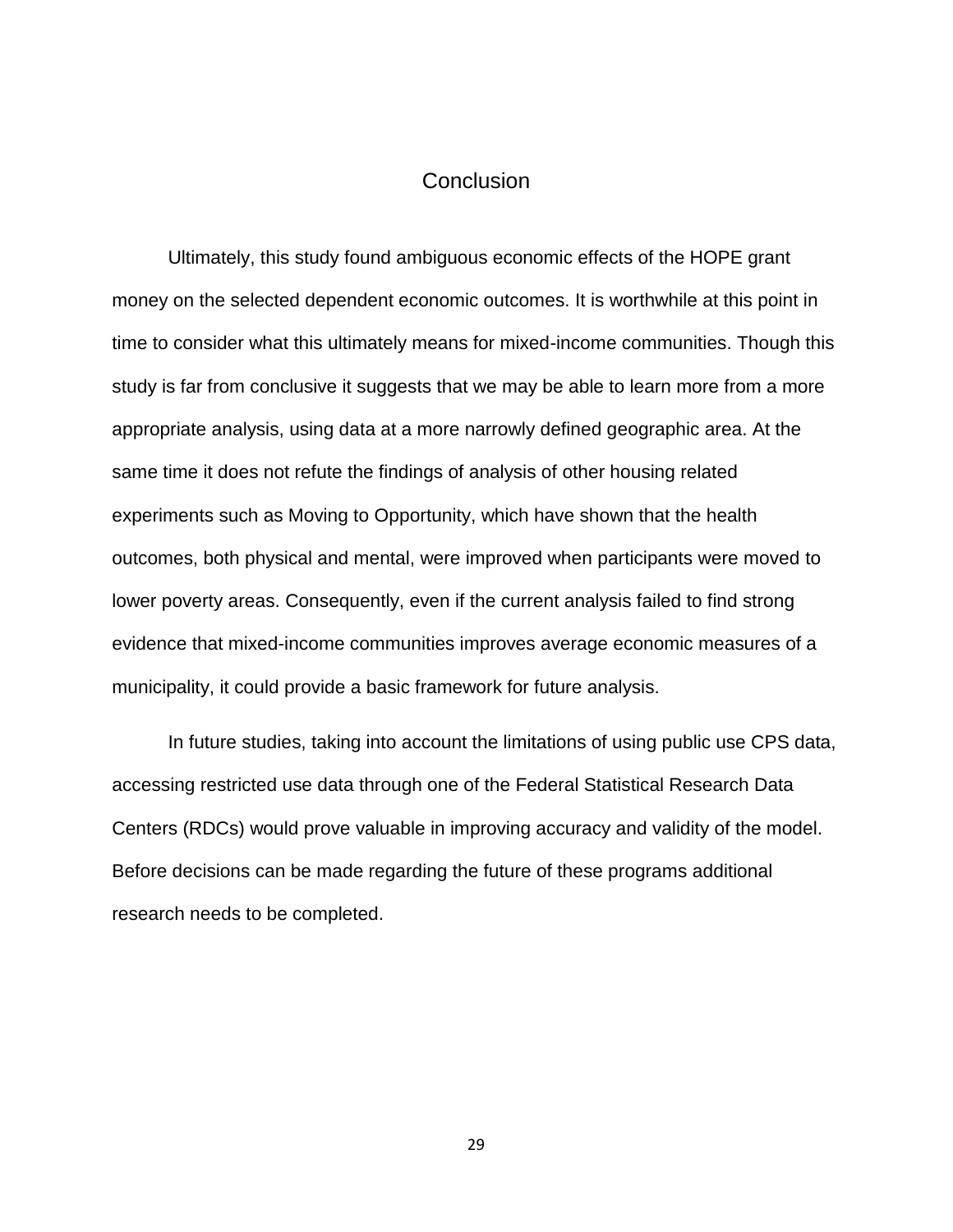## References

About HOPE VI. (n.d.). Retrieved October 12, 2015, from

[http://portal.hud.gov/hudportal/HUD?src=/program\\_offices/public\\_indian\\_housing](http://portal.hud.gov/hudportal/HUD?src=/program_offices/public_indian_housing/programs/ph/hope6/about) [/programs/ph/hope6/about.](http://portal.hud.gov/hudportal/HUD?src=/program_offices/public_indian_housing/programs/ph/hope6/about)

- Aliprantis, D., & Kolliner, D. (2015, April 16). Neighborhood Poverty and Quality in the Moving to Opportunity Experiment. Retrieved October 3, 2015.
- Burke, M. A., & Sass, T. R. (2013). Classroom Peer Effects and Student Achievement. Journal of Labor Economics, (1). 51. doi: 10.1086/666653.
- Chaskin, R., Khare, A., & Joseph, M. (2012). Participation, Deliberation, and Decision Making: The Dynamics of Inclusion and Exclusion in Mixed Income Developments. Urban Affairs Review, 48(6), 863-906. Retrieved March 30, 2016.
- Chetty, R., Hendren, N., & Katz, L. F. (2015). The Effects of Exposure to Better Neighborhoods on Children. [electronic resource]: New Evidence from the Moving to Opportunity Experiment. Cambridge, Mass. : National Bureau of Economic Research, 2015.
- Chyn, E. (2016). Moved to Opportunity: The Long-Run Effect of Public Housing Demolition on Labor Market Outcomes of Children. Mimeo. . Retrieved March 28, 2016.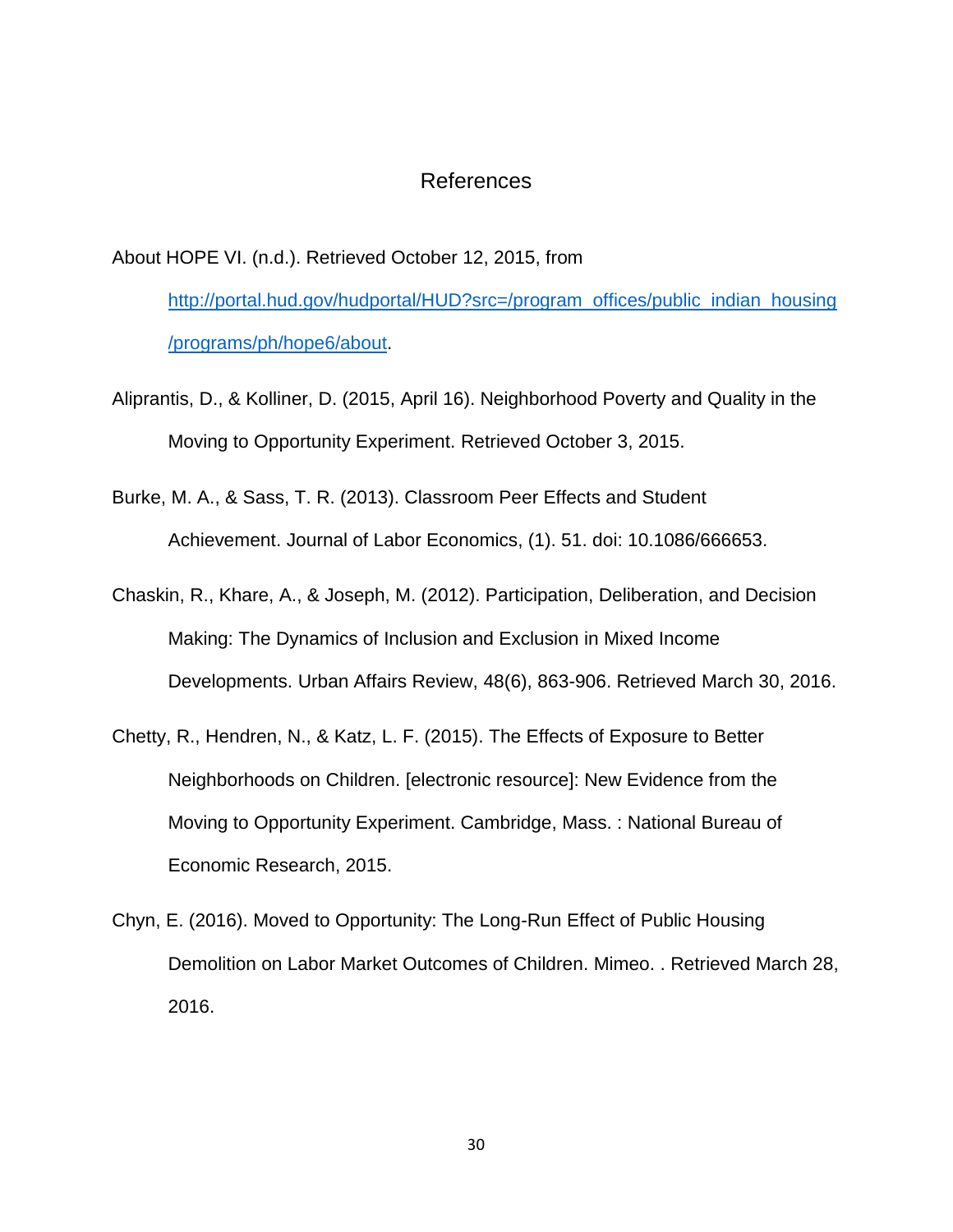- Clampet-Lundquist, S., & Massey, D. S. (2008). Neighborhood effects on economic selfsufficiency: a reconsideration of the moving to opportunity experiment. The American Journal Of Sociology, (1), 107.
- Darcy, M. (2010). De-concentration of Disadvantage and Mixed Income Housing: A Critical Discourse Approach. Housing, Theory, and Society,27(1), 1-22. doi: 10.1080/14036090902767516
- DeNavas-Walt, C., & Proctor, B. (2015, September 1). Income and Poverty in the United States: 2014. Retrieved October 9, 2015.
- Fraser, J., Chaskin, R., & Bazuin, J. (2013). Making Mixed-Income Neighborhoods Work for Low-Income Households. Cityscape: A Journal of Policy Development and Research, 15(2), 83-100.
- Fraser, J. C., & Kick, E. L. (2007). The Role of Public, Private, Non-profit and Community Sectors in Shaping Mixed-income Housing Outcomes in the US. Urban Studies (Routledge), 44(12), 2357-2377. doi: 10.1080/00420980701540952
- Gill, A. (2012). Moving to Integration? The Origins of Chicago's Gautreaux Program and the Limits of Voucher-Based Housing Mobility. Journal of Urban History, 38(4), 662-686. doi: 10.1177/0096144211428771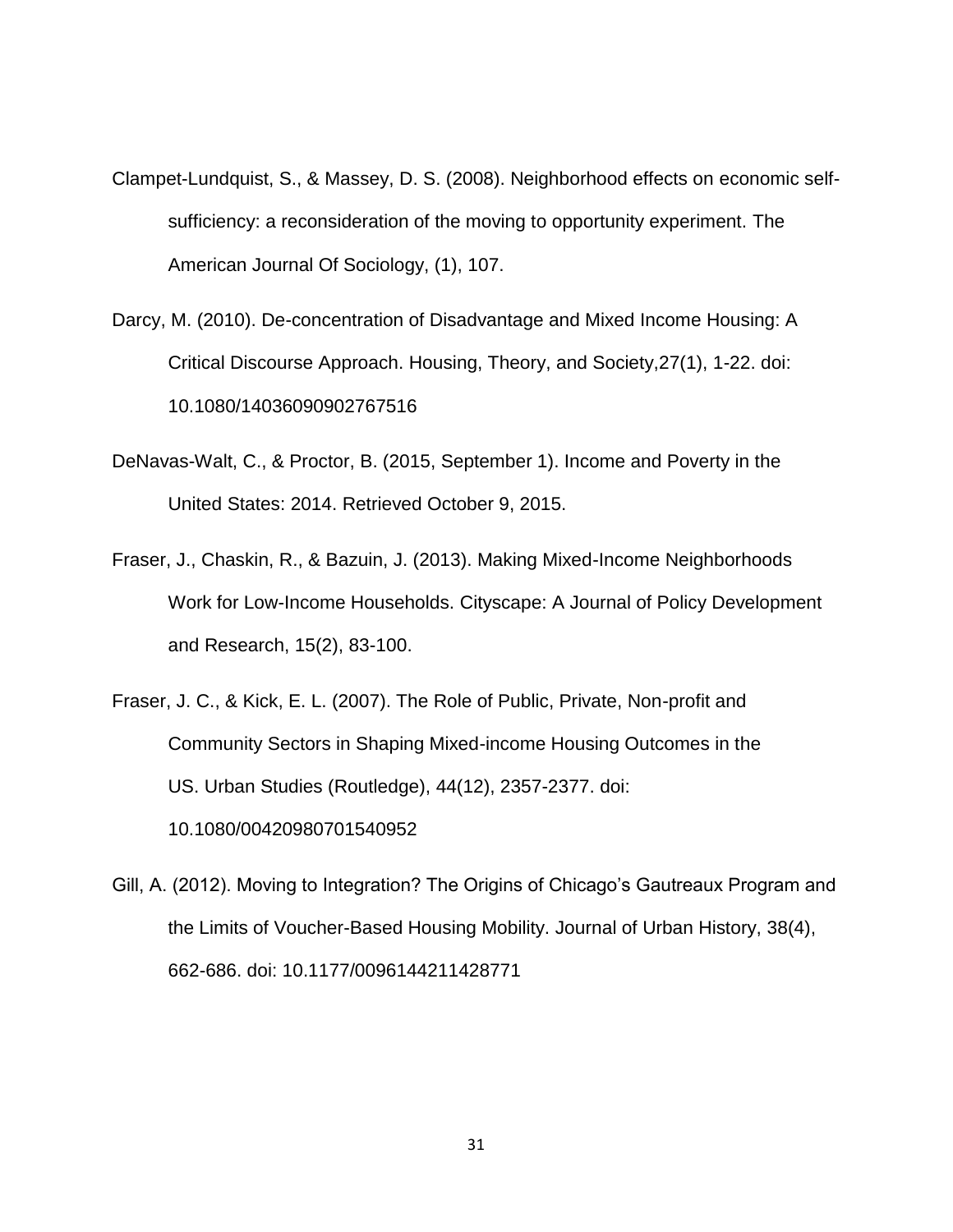- Gottfried, M. (2012). Peer Effects in Urban Schools: Assessing the Impact of Classroom Composition on Student Achievement. Educational Policy,28 (5), 607-647. doi: 10.1177/0895904812467082
- HOPE VI Revitalization Grants. (2011, June 1). Retrieved October 31, 2015, from http://portal.hud.gov/hudportal/documents/huddoc?id=DOC\_10014.pdf
- Inequality Organizations, Think Tanks, and Academic Centers (n.d.). Retrieved October 12, 2015, from http://inequality.org/organizations/.
- Joseph, M. (2006). Is mixed-income development an antidote to urban poverty? Housing Policy Debate, 17(2), 209-234. doi:10.1080/10511482.2006.9521567
- Joseph, M., Chaskin, R., & Webber, H. (2007). The Theoretical Basis for Addressing Poverty Through Mixed-Income Development. Urban Affairs Review,42 (3), 369- 409. Retrieved March 30, 2016.
- Kain, J. F. (1992). The Spatial Mismatch Hypothesis: Three Decades Later. Housing Policy Debate, 3(2), 371-460.
- Katz, L. F., Kling, J. R., & Liebman, J. B. (2001). Moving to Opportunity in Boston: Early Results of a Randomized Mobility Experiment. The Quarterly Journal of Economics, (2). 607
- Kneebone, E. (2014, July 31). The Growth and Spread of Concentrated Poverty, 2000 to 2008-2012. Retrieved October 10, 2015.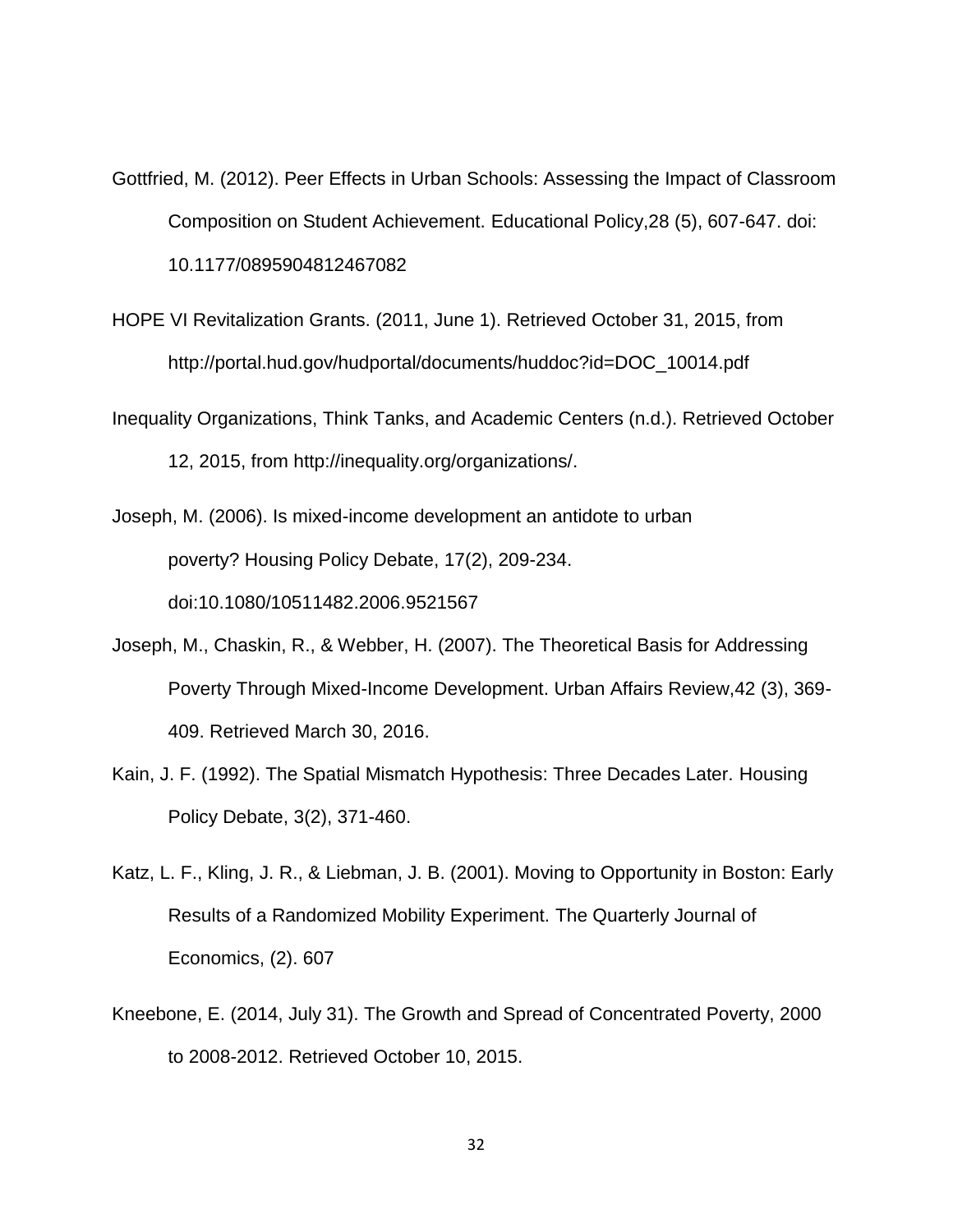- Levy, D., McDade, Z., & Dumlao, K. (2010, November 1). Effects from Living in Mixed-Income Communities for Low-Income Families. Retrieved October 12, 2015.
- King, Miriam , Steven Ruggles, J. Trent Alexander, Sarah Flood, Katie Genadek, Matthew B. Schroeder, Brandon Trampe, and Rebecca Vick. Integrated Public Use Microdata Series, Current Population Survey: Version 3.0. [Machinereadable database]. Minneapolis: University of Minnesota, 2010
- Moynihan, Daniel Patrick. 1965. *The Negro Family: The Case for National Action*. Washington, DC: Office of Policy Planning and Research, U.S. Department of Labor.
- Popkin, S., Buron, L., Levy, D., & Cunningham, M. (2010). The Gautreaux Legacy: What Might Mixed‐Income and Dispersal Strategies Mean for the Poorest Public Housing Tenants? Housing Policy Debate, 11(4), 911-942. doi:10.1080/10511482.2000.9521392
- Popkin, S., Katz, B., Cunningham, M., Brown, K., Gustafson, J., & Turner, M. (2004, May 1). A Decade of HOPE VI: Research Findings and Policy Challenges. Retrieved October 12, 2015.
- Popkin, S.J., J.E. Rosenbaum, P.M. Meaden. (1993). Labor market experiences of lowincome Black women in middle-class suburbs: evidence from a survey of Gautreaux program participants. Journal of Policy Analysis and Management, 12 (3), pp. 556–573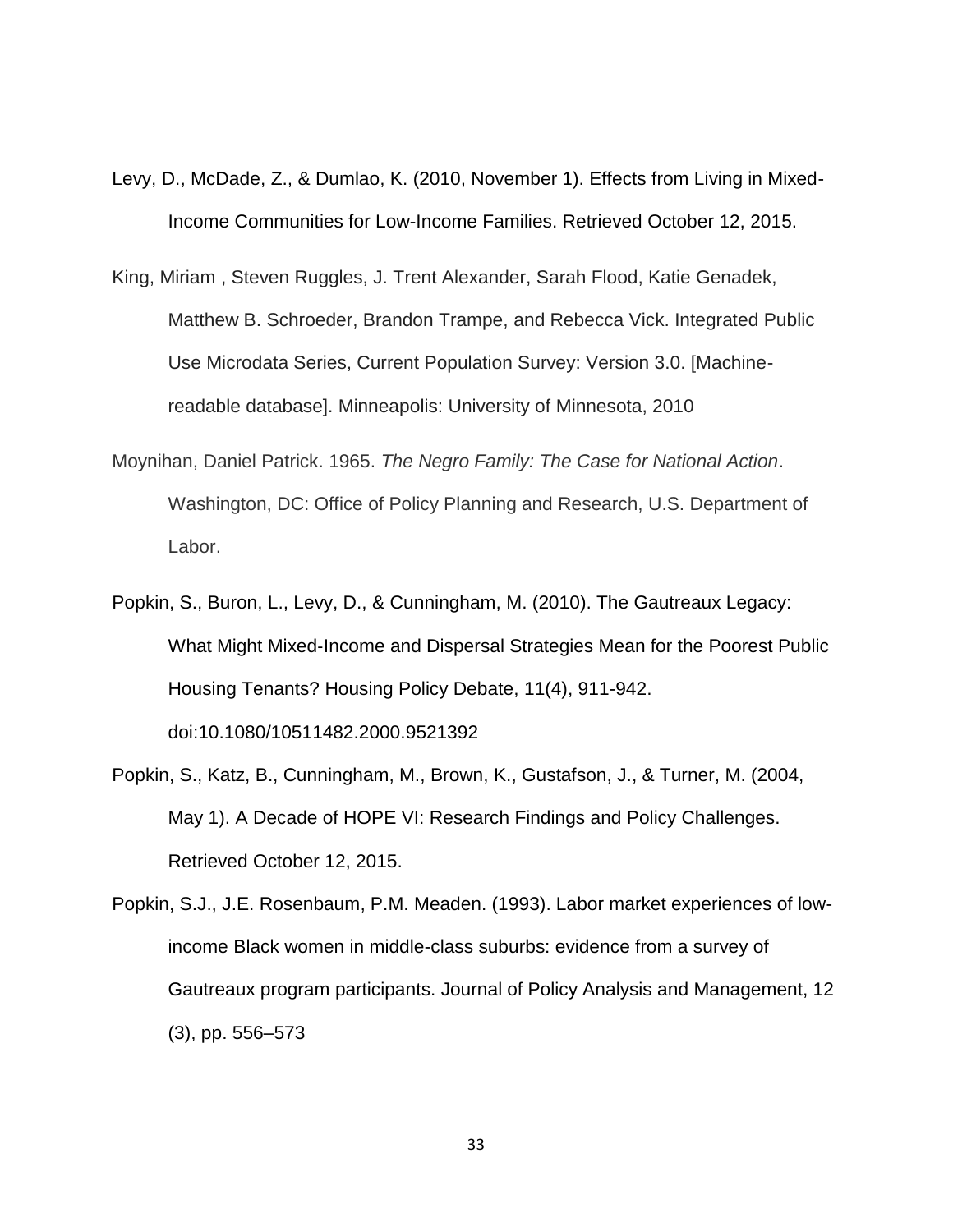- Rhodes, D. (2016, March 21). Group protests number of low-income units in planned Lathrop redevelopment. Chicago Tribune. Retrieved March 30, 2016, from http://www.chicagotribune.com/news/local/breaking/ct-lathrop-homes-palmsunday-met-20160320-story.html
- Rivers, W. (2015). Going, Going, Gone: DC's Vanishing Affordable Housing. DC Fiscal Policy Institute. Retrieved March 20, 2016.
- Rosenbaum, James E. (1995) Changing the geography of opportunity by expanding residential choice: Lessons from the Gautreaux program, Housing Policy Debate, 6:1, 231-269, DOI: 10.1080/10511482.1995.9521186
- Rosenbaum James E., S. DeLuca. (2000).Is Housing Mobility the Key to Welfare Reform? Lessons from Chicago's Gautreaux Program Brookings Institution Center on Urban and Metropolitan Policy Survey Series, Washington, DC. Retrieved October 11, 2015.
- Rosenbaum, James E., & Zuberi, A. (2010). Comparing residential mobility programs: design elements, neighborhood placements, and outcomes in MTO and Gautreaux. Housing Policy Debate, 20(1), 27-41.
- Sanbonmatsu, L., Ludwig, J., Katz, L., Gennetian, L., Duncan, G., Kessler, R., . . . Lindau, S. (2011, November 1). Moving to Opportunity for Fair Housing Demonstration Program Final Impacts Evaluation. Retrieved October 11, 2015.
- Sanbonmatsu, L., Potter, N., Adam, E., Duncan, G., Katz, L., Kessler, R., . . . McDade, T. (2012). The Long-Term Effects of Moving to Opportunity on Adult Health and